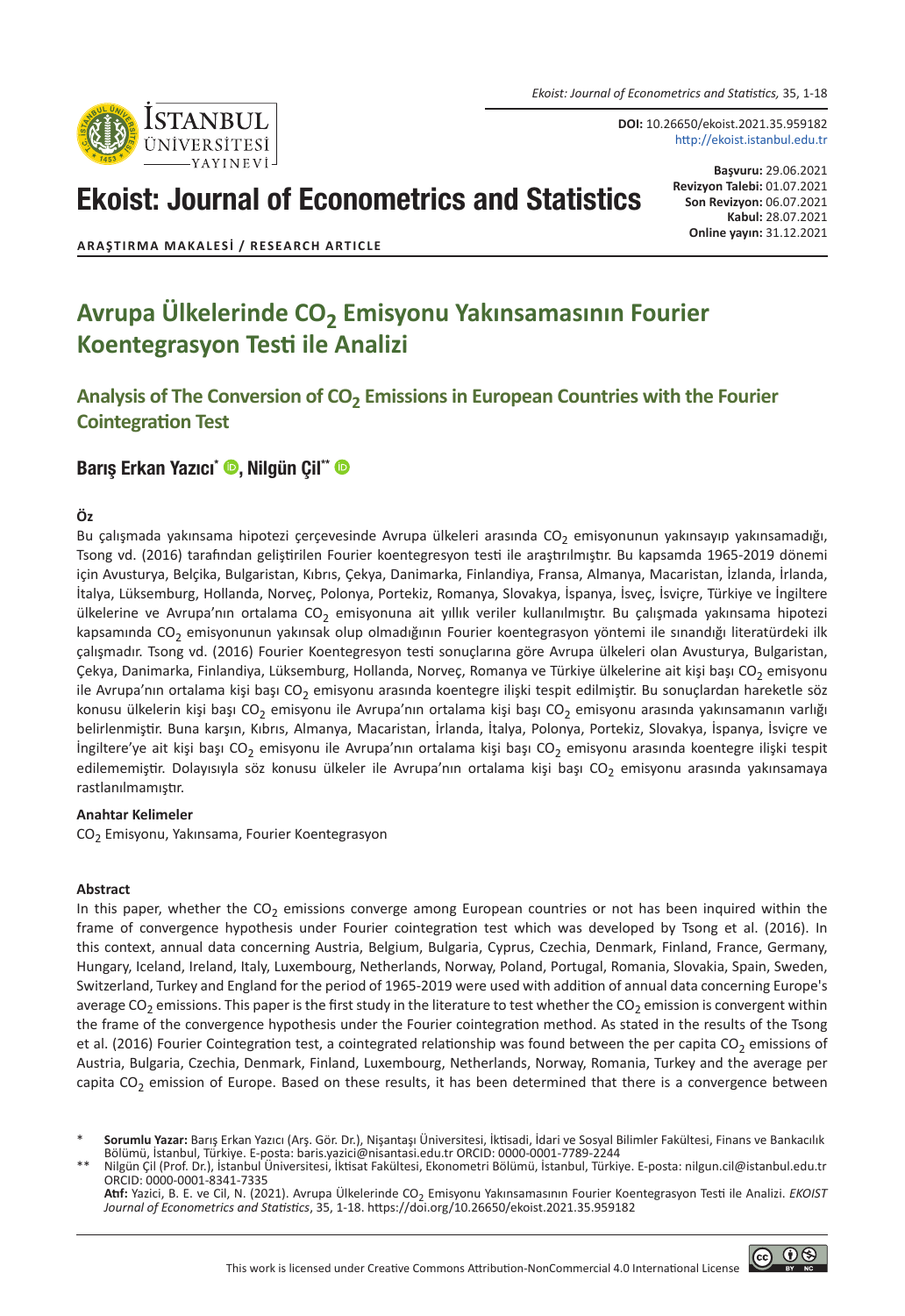the per capita CO<sub>2</sub> emissions of these countries and the average per capita CO<sub>2</sub> emissions of Europe. On the other hand, no cointegrated relationship has been found between the per capita  $CO<sub>2</sub>$  emissions of Cyprus, Germany, Hungary, Ireland, Italy, Poland, Portugal, Slovakia, Spain, Switzerland, UK and the average per capita  $CO<sub>2</sub>$  emissions of Europe. Therefore, no convergence was determined between these countries and average per capita  $CO<sub>2</sub>$  emissions of Europe.

#### **Keywords**

CO<sub>2</sub> Emission, Convergence, Fourier Cointegration

### *Extended Summary*

Global warming and climate change are among the issues that governments are most interested in as of the 21st century. It has been revealed that greenhouse gases have the most important effect among the causes of global warming, since this subject has been discussed. Greenhouse gases consist of nitrous oxide, methane, water vapor and carbon dioxide  $(CO<sub>2</sub>)$  gases, and carbon dioxide  $(CO<sub>2</sub>)$  is seen as the most important gas that creates a greenhouse effect among these gases. The emission of carbon dioxide  $(CO<sub>2</sub>)$  gas, which is the result of fossil fuels used in many sectors of the economy, is of great importance in the energy policy process of governments because of this situation.

As a result of the emission of carbon dioxide  $(CO<sub>2</sub>)$  gas, which comes out with the combustion of primary fossil fuels, polluting the nature and increasing global warming seriously affects the environmental and climatic conditions of the world. For this reason, carbon dioxide emission per capita  $(CO<sub>2</sub>)$  is used as a variable in almost all scientific research reports in order to determine the environmental pollution levels of countries. Therefore, it is important to know the statinoary characteristics of the per capita  $CO<sub>2</sub>$  emission variable in order to create policies to be put forward thinking that prevent both environmental pollution and global warming. Because if the  $CO<sub>2</sub>$  emission variable is in a static structure, the shocks affecting this variable will be temporary. However, if the  $CO<sub>2</sub>$  emission variable is not in a stable structure, the shocks affecting this variable will be permanent and the variable deviating from the trend value will not return to its old trend.

The aim of this study is to investigate whether the per capita  $CO<sub>2</sub>$  emission for selected countries of Europe converges to the average per capita  $CO<sub>2</sub>$  emission of Europe. In this context, the second section of the research includes the literature, and the third section includes the econometric method. Empirical findings including the data set are presented in the fourth section. Last section, the results obtained from the study are discussed. In this paper, whether the  $CO<sub>2</sub>$  emissions converge among European countries or not has been inquired within the frame of convergence hypothesis under Fourier cointegration test which was developed by Tsong et al. (2016). In this context, annual data concerning Austria, Belgium, Bulgaria, Cyprus, Czechia, Denmark, Finland, France, Germany, Hungary, Iceland, Ireland, Italy,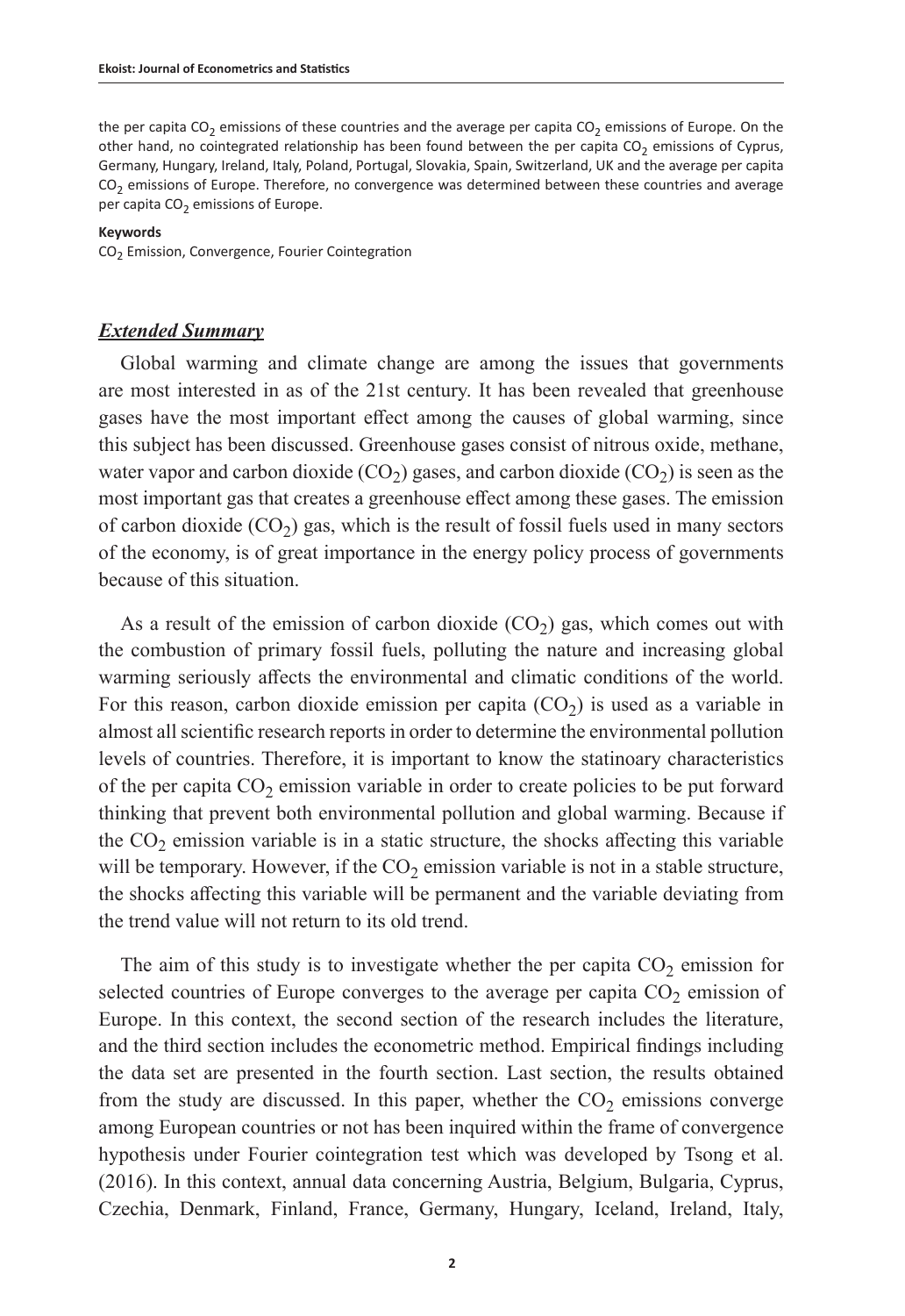Luxembourg, Netherlands, Norway, Poland, Portugal, Romania, Slovakia, Spain, Sweden, Switzerland, Turkey and England for the period of 1965-2019 were used with addition of annual data concerning Europe's average  $CO<sub>2</sub>$  emissions. This paper is the first study in the literature to test whether the  $CO<sub>2</sub>$  emission is convergent within the frame of the convergence hypothesis under the Fourier cointegration method. As stated in the results of the Tsong et al. (2016) Fourier Cointegration test, a cointegrated relationship was found between the per capita  $CO<sub>2</sub>$  emissions of Austria, Bulgaria, Czechia, Denmark, Finland, Luxembourg, Netherlands, Norway, Romania, Turkey and the average per capita  $CO<sub>2</sub>$  emission of Europe. Based on these results, it has been determined that there is a convergence between the per capita  $CO<sub>2</sub>$  emissions of these countries and the average per capita  $CO<sub>2</sub>$  emissions of Europe. On the other hand, no cointegrated relationship has been found between the per capita  $CO<sub>2</sub>$  emissions of Cyprus, Germany, Hungary, Ireland, Italy, Poland, Portugal, Slovakia, Spain, Switzerland, UK and the average per capita  $CO<sub>2</sub>$  emissions of Europe. Therefore, no convergence was determined between these countries and average per capita  $CO<sub>2</sub>$  emissions of Europe.

It can be concluded that there is no problem with the environmental pollution policy for the countries that are close to the average per capita  $CO<sub>2</sub>$  emission of Europe and that they carry out policies in accordance with the European criteria. Contrary to this situation, it is suggested that for countries that are not convergent to Europe's average per capita  $CO<sub>2</sub>$  emissions, they should focus on environmental pollution policies and approach the average by adopting different policies apart from the ones they follow.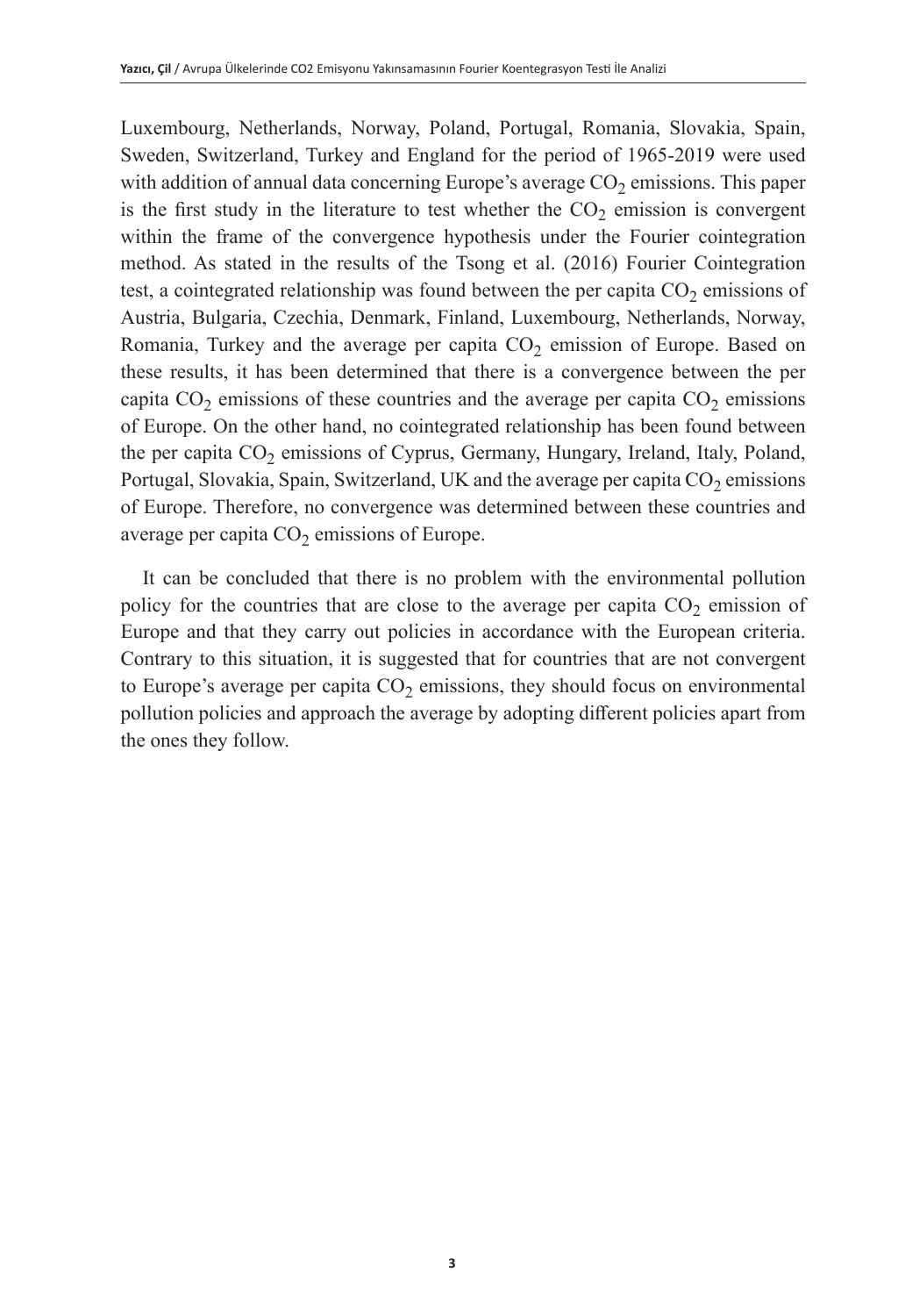### **Avrupa Ülkelerinde CO2 Emisyonu Yakınsamasının Fourier Koentegrasyon Testi ile Analizi**

Küresel ısınma ve iklim değişikliği, hükümetlerin 21. yüzyıl itibari ile en çok ilgilendikleri konular arasında yer almaktadır. Bu konu tartışılmaya başlandığından beri ise küresel ısınmanın sebepleri arasında en önemli etkiye sera gazlarının sahip olduğu ortaya konmuştur. Sera gazları, nitroksit, metan, su buharı ve karbondioksit  $(CO<sub>2</sub>)$  gazlarından meydana gelmektedir ve bu gazlar içerisinde karbondioksit  $(CO<sub>2</sub>)$ , sera etkisi oluşturan en önemli gaz olarak görülmektedir. Ekonominin birçok sektöründe kullanılan fosil yakıtları sonucu ortaya çıkan karbondioksit  $(CO<sub>2</sub>)$  gazı salınımı, bu durumdan ötürü hükümetlerin enerji politikası sürecinde de büyük önem arz etmektedir. (Aslan, 2009:1428).

Birincil fosil yakıtlarının yanmasıyla beraber ortaya çıkan karbondioksit (CO<sub>2</sub>) gazının çevreye yayılımı sonucu doğayı kirletmesi ve küresel ısınmayı ciddi bir şekilde tehdit etmesi dünya çevre ve iklim şartlarını olumsuz etkilemektedir. Bundan dolayı ülkelerin çevresel kirlilik seviyelerini belirleyebilmek için bilimsel araştırma raporlarının hemen hemen hepsinde değişken olarak kişi başına düşen karbondioksit emisyonu (CO<sub>2</sub>) kullanılmaktadır. Dolayısıyla hem çevre kirliliğinin hem de küresel ısınmanın önüne geçilebilmesi adına ortaya konulacak politikaların oluşturulması için kişi başı CO<sub>2</sub> emisyonu değişkeninin durağanlık özelliklerinin bilinmesi önem arz etmektedir. Çünkü  $CO<sub>2</sub>$  emisyonu değişkeni durağan bir yapı içerisinde ise bu değişkeni etkileyecek şoklar geçici özellik gösterecektir. Fakat CO<sub>2</sub> emisyonu değişkeni durağan bir yapı içerisinde değil ise bu değişkeni etkileyecek şoklar kalıcı özellik gösterecek ve trend değerinden sapan değişken eski trendine dönmeyecektir (Acaravcı, 2013:2).

Bu çalışmanın amacı Avrupa'nın seçilmiş ülkeleri için kişi başı  $CO<sub>2</sub>$ emisyonunun Avrupa'nın ortalama kişi başı  $CO<sub>2</sub>$  emisyonuna yakınsayıp yakınsamadığını araştırmaktır. Bu çerçevede araştırmanın ikinci kısmında literatüre, üçüncü kısmında ise ekonometrik yönteme yer verilmektedir. Dördüncü kısımda veri setinin de yer aldığı ampirik bulgular sunulmaktadır. Beşinci ve son kısımda ise çalışmadan elde edilen sonuçlar tartışılmaktadır.

### **Literatür**

Acaravcı (2013), 1960 – 2009 dönemine ait 19 Kıta Avrupası ülkesi ve Türkiye için kişi başına  $CO<sub>2</sub>$  emisyonunun durağanlık özelliklerini incelemiştir. Tek yapısal kırılmayı dikkate alan birim kök testleri sonucuna göre İsviçre yakınsak bulunmuşken, Arnavutluk, Avusturya, Belçika, Bulgaristan, Danimarka, Finlandiya, Fransa, Hollanda, İspanya, İsveç, İtalya, Lüksemburg, Macaristan, Norveç, Polonya, Portekiz, Romanya, Türkiye ve Yunanistan yakınsak bulunmamıştır. Çift yapısal kırılmayı dikkate alan birim kök testlerinin sonucuna göre ise Danimarka,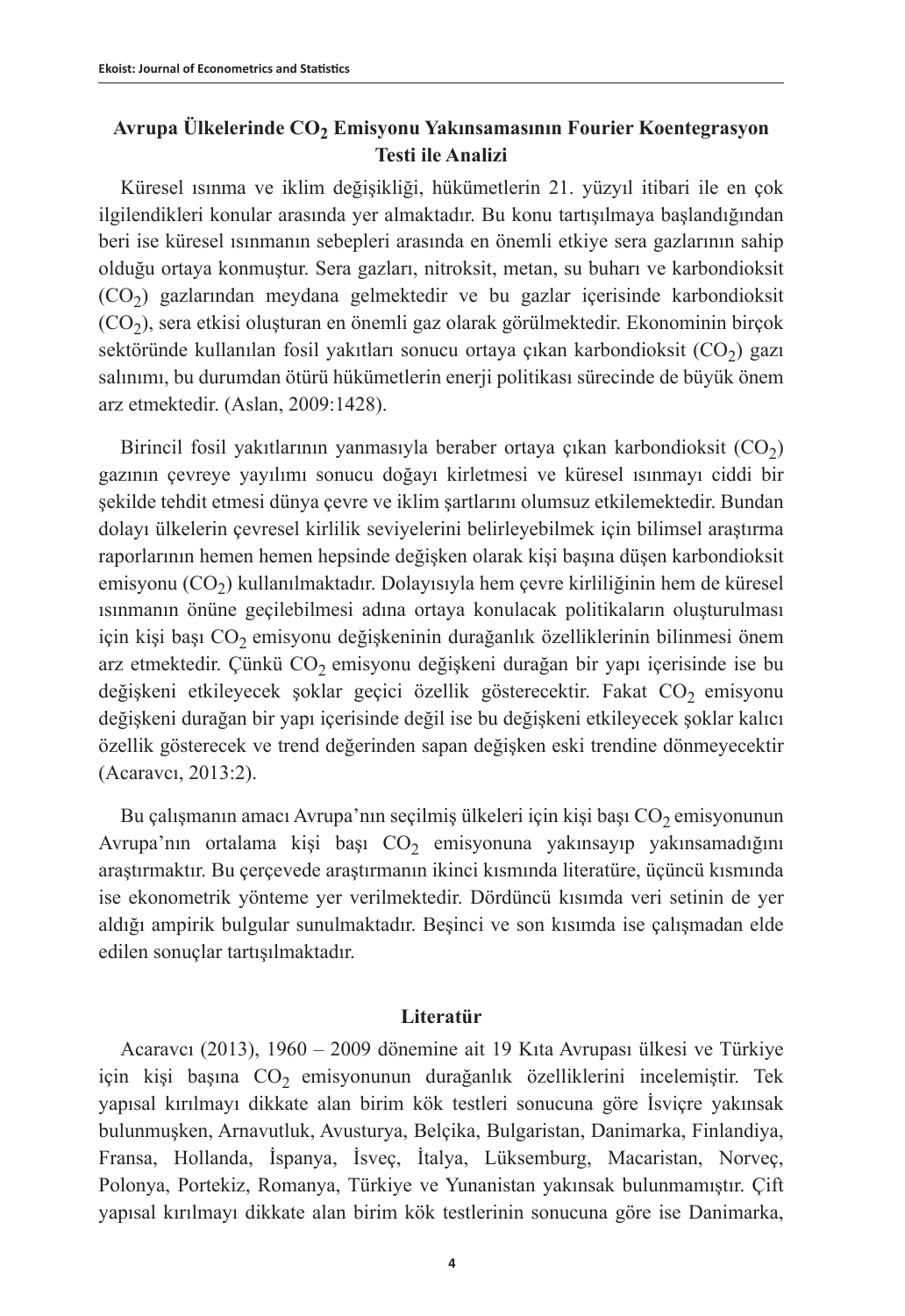İsviçre, Norveç, Portekiz, Türkiye ve Yunanistan'da yakınsamaya rastlanılmışken; Arnavutluk, Avusturya, Belçika, Bulgaristan, Finlandiya, Fransa, Hollanda, İspanya, İsveç, İtalya, Lüksemburg, Macaristan, Polonya ve Romanya'da ise yakınsama sonucuna rastlanılmamıştır.

Li ve Lin (2013), 1971–2008 döneminde kişi başına  $CO_2$  emisyonlarındaki küresel yakınsamayı araştırmaktadır. Elde edilen sonuçlarda, gelir düzeyine göre gruplandırılan alt örnekler içinde mutlak bir yakınsama görülürken, 110 ülkeyi içeren tam örneklemde mutlak yakınsama konusunda çok az kanıta rastlanmaktadır.

Camarero vd. (2013) yapmış oldukları çalışmada  $CO<sub>2</sub>$ emisyonu belirleyicilerinin OECD ülkeleri arasında birbirlerine yakınsayıp yakınsamadığını araştırmışlardır. Bu çalışmada her bir OECD ülkesi için veriler yıllık olup 1960 – 2008 dönemini kapsamaktadır. Elde edilen sonuçlara göre Orta ve Kuzey Avrupa'daki ülkeler yakınsama konusunda en iyi performansı gösterirken, Güney Avrupa'dan Portekiz ve Yunanistan en kötü performansı gösteren ülkeler arasında yer almaktadır. Ayrıca Akdeniz Avrupa ülkeleri arasında İspanya ve İtalya'da da yakınsamaya rastlamamışlardır.

Tiwari ve Mishra (2016), 18 Asya ülkesi için 1972 – 2010 dönemini kapsayan Dünya Kalkınma Göstergelerinden elde edilen verileri kullanarak  $CO<sub>2</sub>$ emisyonlarının yakınsamasını incelemişlerdir. Tiwari ve Mishra (2016) 18 Asya ülkesi için  $CO<sub>2</sub>$ emisyonunda yakınsama bulmuşlardır.

Lopez vd. (2016) yapmış oldukları çalışmada 10 Güney Amerika Bölgesi için 1980 – 2010 dönemlerini kapsayan kişi başına düşen  $CO<sub>2</sub>$  emisyonu yakınsamasını incelemişlerdir. Lopez vd. (2016) yaptıkları araştırmanın sonucuna göre ilgili bölgenin bir bütün olarak kişi başına düşen  $CO<sub>2</sub>$  emisyonuna ilişkin herhangi bir yakınsama modeli ortaya koymadığını belirtmişlerdir.

Ahmed vd. (2017), 1960 – 2010 dönemini kapsayan çalışmalarında tüm gelir gruplarını kapsayan 162 ülke için  $CO_2$  emisyonu yakınsamasını incelemişlerdir. Serileri yıllık olarak elde etmişlerdir. Analizin sonucuna göre 18 yüksek gelirli OECD ülkesi, 2 yüksek gelirli OECD dışı ülke, 13 orta gelirli ülke ve 5 düşük gelirli ülke dahil 38 ülke arasında yakınsama elde edilmiştir. Geri kalan 124 ülke için ise  $CO<sub>2</sub>$  emisyon serilerinin durağan olmadığını bulmuşlar ve bu ülkelerde yakınsamaya rastlamamışlardır.

Kounetas (2018) yapmış olduğu çalışmada, 23 Avrupa ülkesinde 1970 – 2010 dönemleri arasında yıllık veriler ile enerji tüketimi ve  $CO<sub>2</sub>$ emisyonlarının dağıtım dinamikleri, yoğunlukları ve karbonizasyon endekslerinin yakınsaklığını incelemiştir. 23 Avrupa ülkesi için kullanılan ilgili değişkenlerde yakınsama hipotezinin geçerli olmadığı sonucuna varmıştır.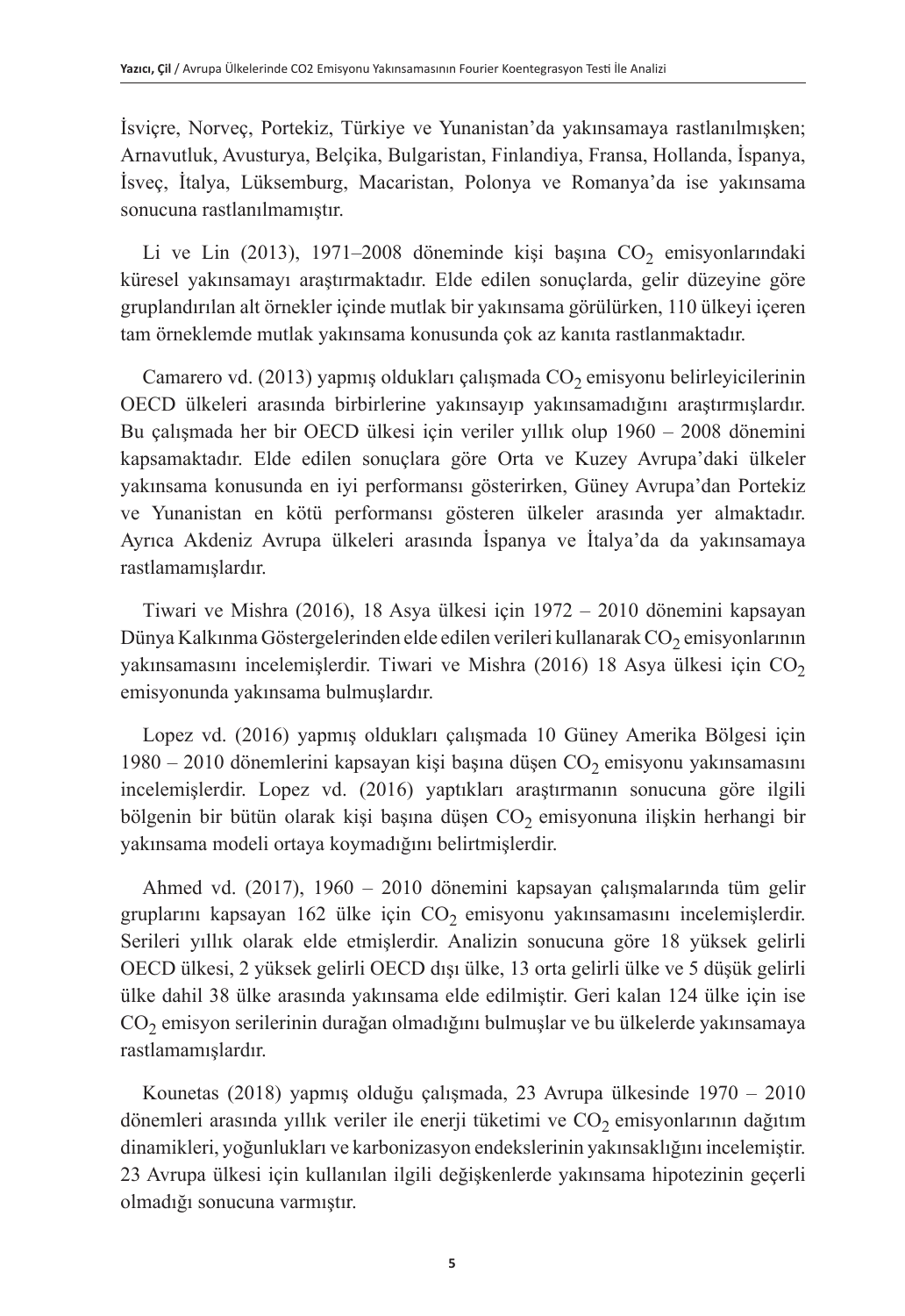Lin vd. (2018), 1950 – 2013 dönemlerini kapsayan ve G18 ülkelerini içeren çalışmalarında  $CO<sub>2</sub>$  emisyonu yakınsamasını incelemişlerdir. Araştırmanın sonucuna göre G18 ülkelerinin beşinde (Avustralya, Brezilya, Kanada, Almanya ve Hindistan) CO<sub>2</sub> emisyonlarının yakınsadığını tespit etmişlerdir.

Apergis ve Payne (2019) yaptıkları ampirik çalışmada NAFTA uygulanmasının Kanada, Meksika ve ABD ülkeleriyle ilişkili belirleyicilerinin (enerji yoğunluğu ve karbonizasyon indeksi) yakınsama davranışını ve  $CO<sub>2</sub>$ emisyonu yakınsamasını ne ölçüde etkilediğini incelemektedir. 1971 – 2014 dönemlerini kapsayan bu araştırmada NAFTA öncesi ve sonrası dönemde yakınsamaya rastlamışlardır. Bu durum sonucunda CO<sub>2</sub> emisyonu yakınsama davranışının ve belirleyicilerinin NAFTA'nın devreye girmesiyle önemli ölçüde değişmediğini ortaya koymuşlardır.

Churchill vd. (2020), 17 ülke için 1921 – 2014 dönemlerini kapsayan kişi başı CO<sub>2</sub> emisyonunda stokastik yakınsamayı incelemişlerdir. Ampirik sonuçlara göre 11 ülke için (Bulgaristan, Çin, Kolombiya, Macaristan, Endonezya, Meksika, Peru, Polonya, Romanya, Rusya ve Ukrayna) kişi başı  $CO<sub>2</sub>$  emisyonunda stokastik yakınsama belirlemişlerdir. Buna karşın Arjantin, Brezilya, Şili, Hindistan, Güney Afrika ve Türkiye için yakınsamaya dair herhangi bir kanıt bulamamışlardır.

### **Ekonometrik Yöntem**

### **Birim Kök Testleri**

Becker, Enders ve Lee (2006) yapmış oldukları çalışmada literatürdeki ilk yapısal kırılmalı birim kök testi olan Perron (1989) testinde sabitteki ve/veya trenddeki yapısal kırılmayı gölge değişken ile ele alınmasını eleştirerek yeni bir birim kök testi geliştirmişlerdir. Bunun dışında Leybourne vd. (1998) ve Harvey ve Mills (2002) birim kök testlerinde deterministik bileşenlerdeki yapısal kırılmanın bir yumuşak geçiş fonksiyonuyla tanımlanmasının da yapısal kırılma olgusunu yeterince kapsayamayacağını ifade etmişlerdir.

Deterministik bileşenlerde bilinmeyen formdaki ve sayıdaki yapısal kırılmayı Fourier terimleriyle genişleterek birim kök sınaması geliştirmişlerdir. Bu Fourier terimleri aslında sinüs ve kosinüs gibi trigonometrik terimleri ifade etmektedir. Bu test KPSS tipi bir durağanlık testidir ve bu sebeple Fourier KPSS durağanlık testi olarak da bilinmektedir.

Bu kısımda öncelikle deterministik bileşenlerdeki yapısal kırılmaları dikkate alan Fourier fonksiyonlarına ait teorik yapılar sunulmaktadır. Herhangi bir Fourier serisi aşağıdaki gibi gösterilmektedir (Becker vd., 2006:383):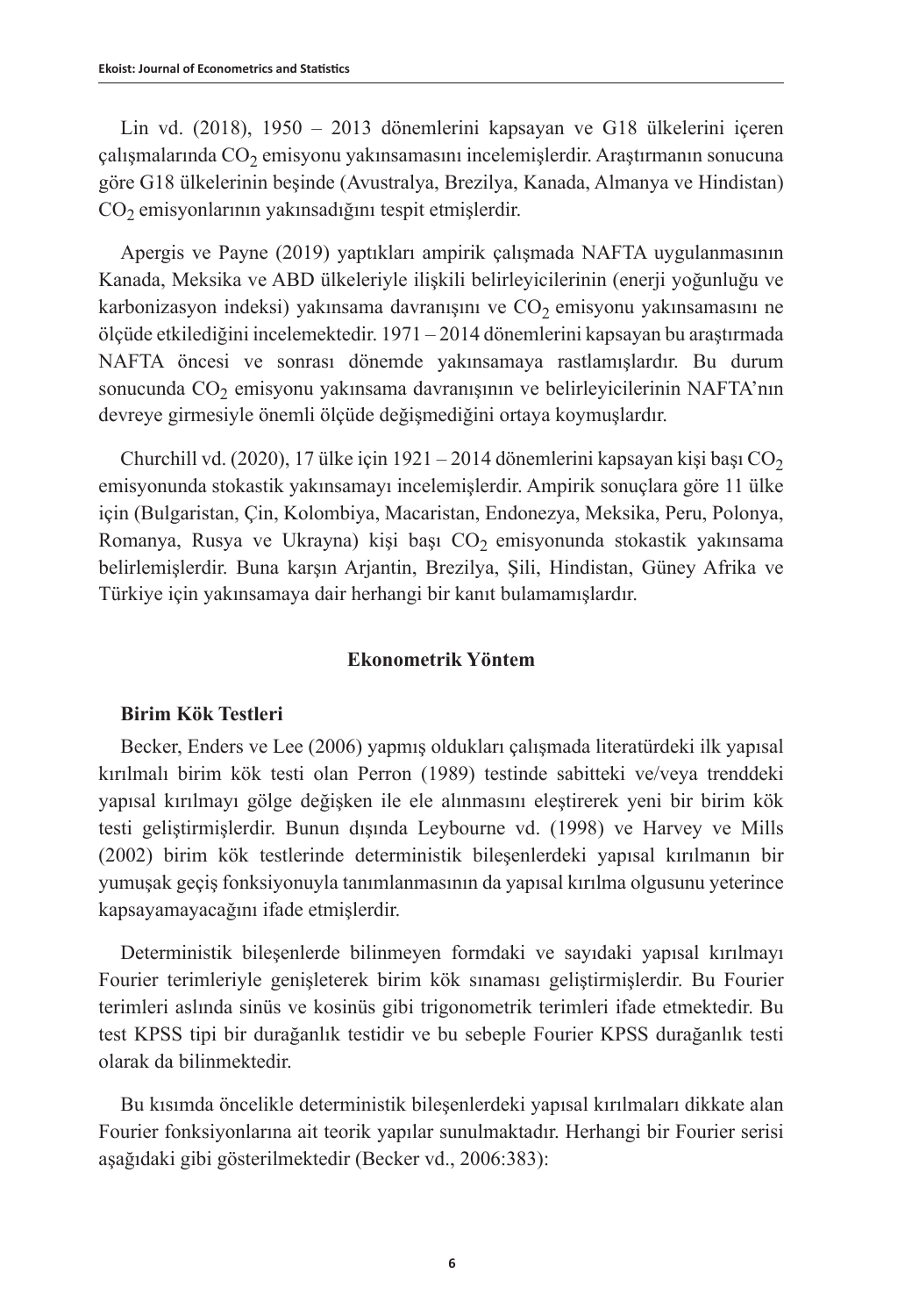$$
\alpha(t) = \alpha_0 + \sum_{k=1}^n \alpha_k \sin(\frac{2\pi kt}{T}) + \sum_{k=1}^n b_k \cos(\frac{2\pi kt}{T}); \quad n < \frac{T}{2} \tag{3.1}
$$

(3.1) no'lu gösterimde k kısmi frekans sayısını, n toplam frekans sayısını, t deterministik trendi,  $\pi = 3,14$  ve T gözlem sayısını ifade etmektedir. Bu gösterimdeki toplam gözlem sayısı n'nin kolaylık açısından 1'e eşit olduğu varsayıldığında (3.1) no'lu gösterim aşağıdaki düzenlenmektedir (Becker vd., 2006:383):

$$
\alpha(t) = \gamma_1 \sin(\frac{2\pi kt}{T}) + \gamma_2 \cos(\frac{2\pi kt}{T})
$$
\n(3.2)

(3.2) no'lu gösterimde yer alan Fourier terimlerinin aşağıda gösterilen yardımcı regresyon modeline dahil edilmesiyle yardımcı regresyon oluşturulmaktadır (Becker vd., 2006:385-386):

$$
y_t = \alpha + \gamma_1 \sin(\frac{2\pi kt}{T}) + \gamma_2 \cos(\frac{2\pi kt}{T}) + e_t
$$
\n(3.3)

$$
y_t = \alpha + \beta t + \gamma_1 \sin(\frac{2\pi kt}{T}) + \gamma_2 \cos(\frac{2\pi kt}{T}) + e_t
$$
\n(3.4)

Becker vd. (2006), (3.3) ve (3.4) no'lu denklemlerin en küçük kareler yöntemiyle çözülmesinin ardından kalıntıların elde edilerek ikinci aşamada kalıntılara KPSS (1992) tarafından önerilen test uygulanmaktadır. Test istatistikleri sabitli model ve trendli model için aşağıdaki biçimde elde edilebilmektedir (Becker vd., 2006: 386):

$$
\tau_{\mu}(k) \ veya \ \tau_{\tau}(k) = \frac{1}{T^2} \frac{\sum_{t=1}^{T} \tilde{s}_t(k)^2}{\tilde{\sigma}^2} \tag{3.5}
$$

(3.5) no'lu gösterimde  $\tilde{S}_t(k)^2 = \sum_{i=1}^t \tilde{e}_i$  şeklinde elde edilmektedir. Burada  $\tilde{e}_i$  (3.3) ve (3.4) modellerinden elde edilen en küçük kareler kalıntılarıdır.  $\tilde{\sigma}^2 = \tilde{\gamma}_0 + 2 \sum w_i \tilde{\gamma}_i$ uzun dönem varyansın parametrik olmayan yöntemlerle elde edilen tahminini göstermektedir.

Bu testin uygulanmasında en önemli nokta (3.3) ve (3.4) no'lu denklemlerin tahmininde frekans sayısı olan k'nın doğru şekilde elde edilmesidir. Çünkü bu testin istatistiksel dağılımı k'nın doğru olarak belirlenmesine duyarlıdır. Becker vd. (2006) geliştirmiş oldukları testin kritik değerlerini elde ederken k frekans sayısına göre hesaplamışlardır. Uygun k'nın belirlenmesinde izlenen yol k için 1, 2, 3, 4 ve 5 değerleri tek tek verilerek (3.3) ve (3.4) modelleri tahmin edilmekte ve hangi k frekans sayısında modellere ait kalıntı kareler toplamı en küçük olarak elde ediliyorsa o frekans sayısı uygun frekans sayısı olarak değerlendirilmektedir.

Becker vd. (2006) tarafından geliştirilen Fourier durağanlık testinde sıfır hipotezi durağanlığı ifade ederken alternatif hipotez ise birim kökü ifade etmektedir. Hesaplanan *τμ*(*k*) ve *ττ*(*k*) test istatistikleri kritik değerlerden küçük olması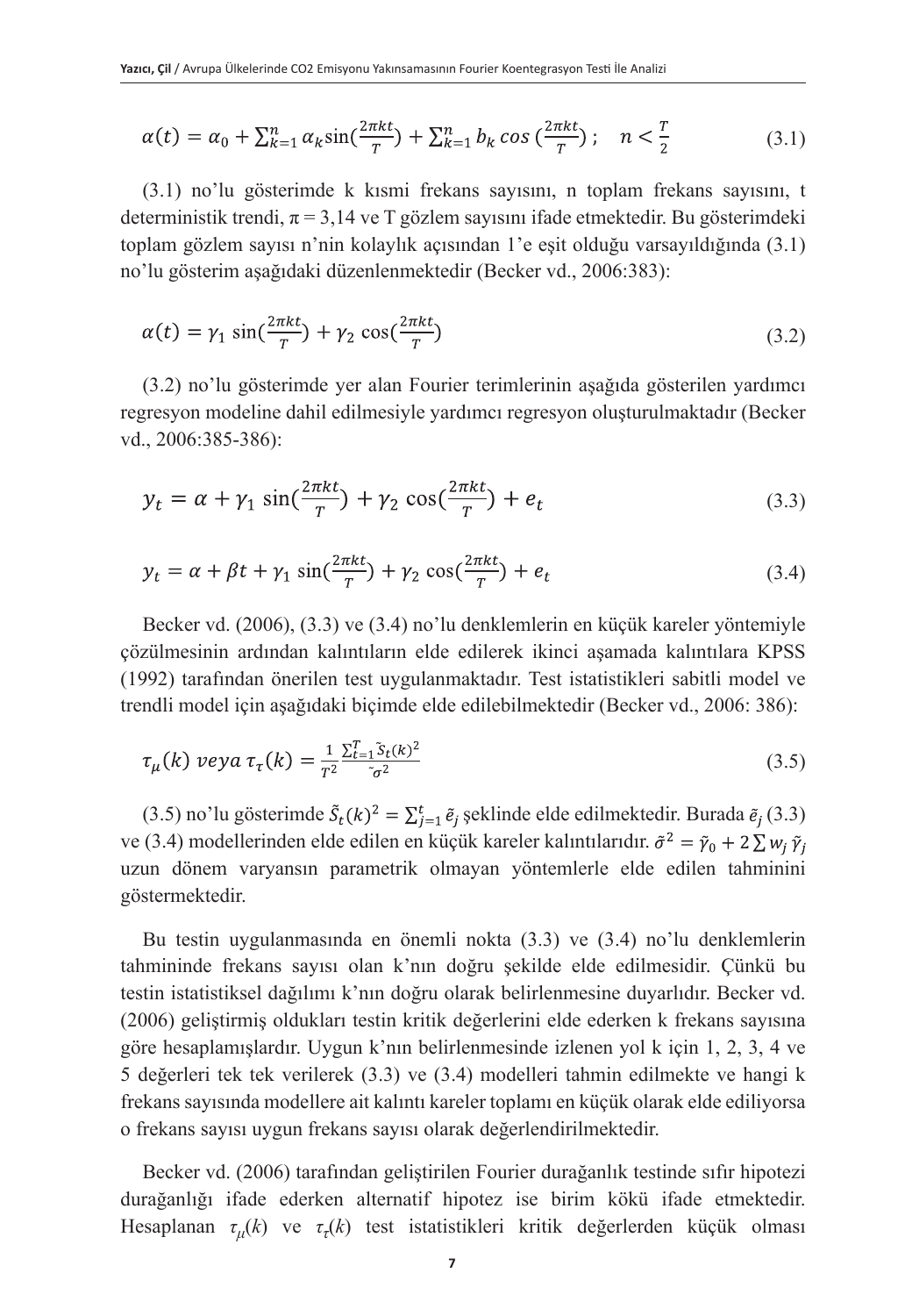durumunda sıfır hipotezi reddedilememekte ve zaman serisinin durağan olduğu sonucuna ulaşılmaktadır. Diğer taraftan hesaplanan *τμ*(*k*) ve *ττ*(*k*) test istatistikleri kritik değerlerden büyük olması durumunda sıfır hipotezi reddedilmekte ve zaman serisinin birim kök sürecine sahip olduğu belirlenmektedir.

Bu testte önerilen bir diğer analiz ise zaman serisinin durağanlığının tespit edilmesinin ardından sinüs ve kosinüs olarak ifade edilen Fourier terimlerinin istatistiksel açıdan anlamlılığının sınanmasıdır. Becker vd. (2006) durağanlık koşulunun sağlanması altında bu sınamanın gerçekleştirilebilmesi için *Fμ*(*k*) veya *Fτ*(*k*) testlerini önermişlerdir. Bu test aşağıdaki gibi hesaplanmaktadır (Becker vd., 2006: 391):

$$
F_i(k) = \frac{(SSR_0 - SSR_1(k))/2}{SSR_1(k)/(T-q)}, \qquad i = \mu, \tau
$$
\n(3.6)

(3.6) no'lu gösterimde *SSR*0 trigonometrik terimlerin olmadığı durumda modelden elde edilen kalıntı kareler toplamını, *SSR*1 trigonometrik terimlerin olduğu durumdaki modelin kalıntı kareler toplamını göstermektedir. T toplam gözlem sayısını ve q ise toplam bağımsız değişken sayısını ifade etmektedir.

Bu testlerin dağılımları zaman serisinin durağanlığına bağlıdır. Dolayısıyla bu test sonucuna göre durağan olarak belirlenen zaman serisi için bu F testleri kullanılabilmektedir. Sıfır hipotezi  $\gamma_1 = \gamma_2 = 0$  biçiminde, alternatif hipotez ise  $\gamma_1 \neq \gamma_2 \neq 0$  şeklinde oluşturulmaktadır.

Hesaplanan F test istatistiği *Fμ*(*kˆ* ) veya *Fτ*(*kˆ* ) kritik değerlerinden küçük olması durumunda sıfır hipotezi reddedilememekte ve Fourier terimlerinin istatistiksel açıdan anlamsızlığını göstermektedir. Bu sonuç Becker vd. (2006) tarafından önerilen Fourier durağanlık testinin kullanılmasının doğru olmadığını ve bunun yerine klasik KPSS testinin kullanılması gerektiğini göstermektedir.

 Diğer taraftan hesaplanan F test istatistiği *Fμ*(*kˆ* ) veya *Fτ*(*kˆ* ) kritik değerlerinden büyük olması durumunda sıfır hipotezi reddedilmekte ve Fourier terimlerinin anlamlı olduğu sonucu ortaya çıkmaktadır. Fourier terimlerinin anlamlı olması sonucu Becker vd. (2006) tarafından önerilen testin mevcut zaman serisinin durağanlığının araştırılmasında uygun test olduğunu ifade etmektedir.

### **Tsong vd. (2016) Fourier Koentegrasyon Testi**

Tsong vd. (2016) tarafından geliştirilen ve literatürdeki ilk Fourier koentegrasyon testi olan çalışmada temelde kalıntılara dayalı ve iki aşamalı bir yöntemin izlendiği test olarak nitelendirilebilmektedir. Koentegrasyon analizi uygulanan çalışmalar dikkate alındığında koentegrasyon kavramının karşılığı olan zaman serileri arasındaki uzun dönemli ilişkinin sınanmasında genellikle uzun döneme sahip veri setleriyle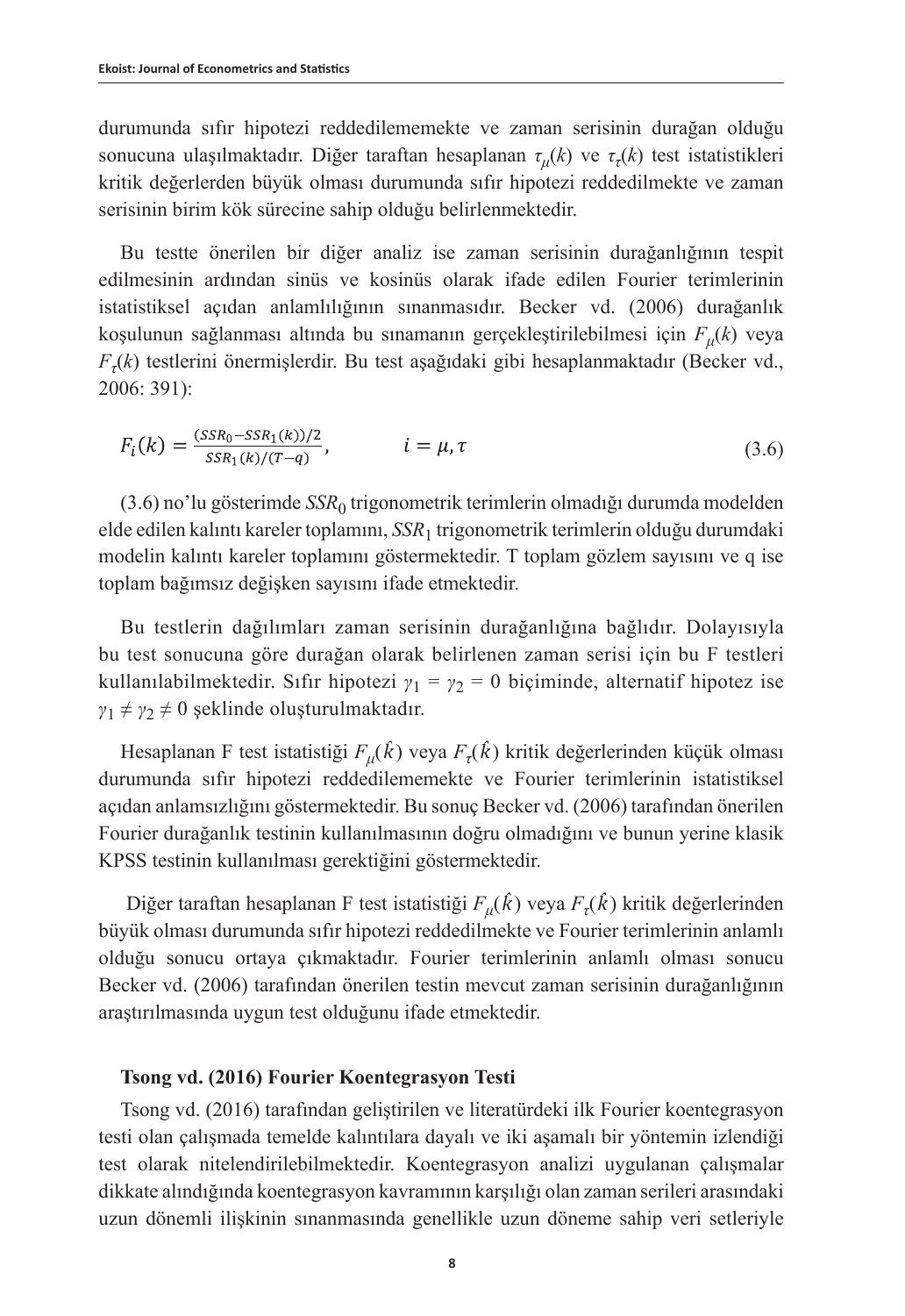çalışılmaktadır. Dolayısıyla veri setinin uzun döneme yayıldığı değişkenlerle yapılan analizlerde yapısal kırılmaya rastlamak olası bir durumdur. Tsong vd. (2016) bu noktaya dikkat çekerek uzun dönemli ilişkilerde ortaya çıkacak yapısal kırılmaların sayısının, konumunun ve biçiminin önem arz etmediği Fourier koentegrasyon testini geliştirmişlerdir.

Aslında bu test Shin (1994) tarafından geliştirilen koentegrasyon testinin Fourier fonksiyonlarıyla genişletilmiş halidir. Bu testteki önemli noktalardan bir tanesi de sıfır hipotezinin koentegrasyonun varlığı olarak tanımlanmasıdır. Esasen bu test aynı zamanda Becker vd. (2006) tarafından geliştirilen Fourier durağanlık testinin koentegrasyon versiyonudur.

Tsong vd. (2016) çalışmalarında koentegrasyon ilişkisini dikkate alan aşağıdaki yardımcı regresyon modelini önermişlerdir:

$$
y_t = d_t + x_t' \beta + \eta_t, \quad t = 1, 2, ..., T
$$
\n(3.7)

(3.7) no'lu gösterimde  $\eta_t = \gamma_t + v_{1t}$ ,  $\gamma_{t-1} + u_t$ ,  $\gamma_0 = 0$  ve  $x_t = x_{t-1} + v_{2t} = 0$ olarak tanımlanmıştır.  $u_t$  sıfır ortalamalı ve sabit varyanslı tesadüfi değişkendir.  $\gamma_t$ rassal yürüyüş süreci olarak tanımlanmaktadır. Bu gösterimde  $d_t$  deterministik bileşenler olarak ifade edilmektedir (Tsong vd., 2016: 1088):

$$
d_t = \sum_{i=0}^{m} \delta_i t^i + f_t \tag{3.8}
$$

Deterministik bileşenler arasındaki ayrım m'nin 0'a veya 1'e eşit olması ile ifade edilebilmektedir.  $m = 0$  ise sabitli durumu  $m = 1$  ise sabitli ve trendli durumu göstermektedir. *ft* ise aşağıdaki gösterilmektedir (Tsong vd., 2016: 1088):

$$
f_t = \alpha_k \sin\left(\frac{2\pi kt}{T}\right) + \beta_k \cos\left(\frac{2\pi kt}{T}\right) \tag{3.9}
$$

Bu yöntemde (3.7) no'lu gösterimde verilen *yt* ve *xt* değişkenlerinin birinci mertebeden durağan I(1) olması gerekmektedir. Bu testte koentegrasyonun varlığını ifade eden sıfır hipotezi  $\sigma_u^2 = 0$  olarak ifade edilirken koentegre ilişkinin olmadığını gösteren alternatif hipotez  $\sigma_u^2 > 0$  olarak gösterilmektedir.

Becker vd. (2006) ve Enders ve Lee (2012a, 2012b) tarafından belirtildiği üzere n toplam frekans sayısını göstermek üzere aşağıdaki eşitliğe ulaşılmaktadır:

$$
B(t) = \alpha_0 + \sum_{k=1}^n \alpha_k \sin(\frac{2\pi kt}{T}) + \sum_{k=1}^n \beta_k \cos(\frac{2\pi kt}{T}); \quad n \le \frac{T}{2}
$$
 (3.10)

(3.10) no'lu gösterimde n'in 1 eşit olduğu varsayılarak aşağıdaki denkliğe ulaşılmaktadır:

$$
B(t) \approx f_t = \alpha_k \sin\left(\frac{2\pi kt}{T}\right) + \beta_k \cos\left(\frac{2\pi kt}{T}\right) \tag{3.11}
$$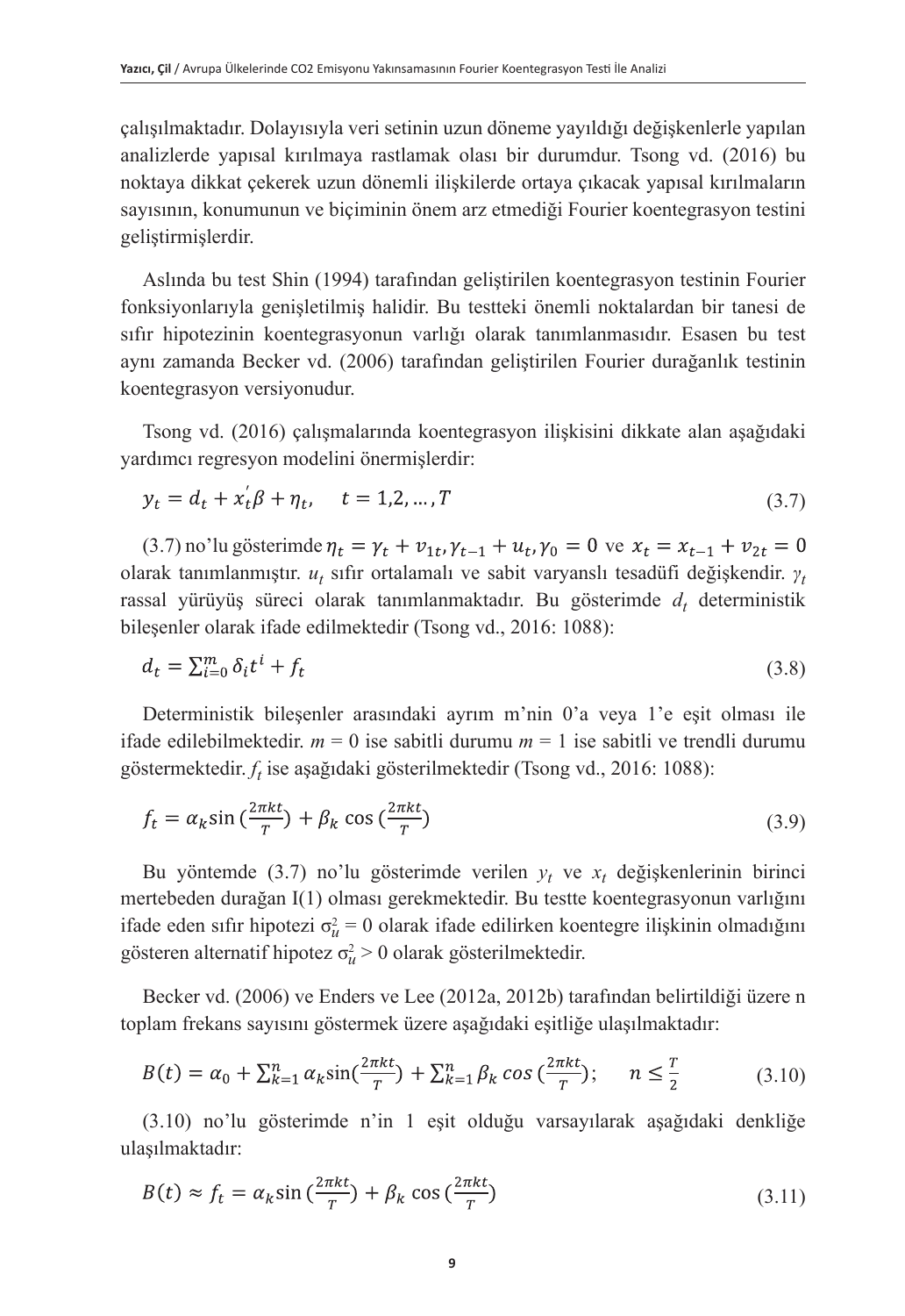Nihai olarak koentegrasyonun varlığının sınanması amacıyla kullanılan yardımcı regresyon modeli aşağıdaki biçime dönüşmektedir (Tsong vd., 2016: 1089):

$$
y_t = \sum_{i=0}^{m} \delta_i t^i + \alpha_k \sin\left(\frac{2\pi kt}{T}\right) + \beta_k \cos\left(\frac{2\pi kt}{T}\right) + x_t^{\prime} \beta + \sum_{i=-l}^{l} \varphi_i \Delta x_{t-i}^{\prime} + v_{1t} \tag{3.12}
$$

(3.12) no'lu yardımcı regresyon modeli en küçük kareler yöntemiyle tahmin edilememektedir. *xt* bağımsız değişkeninin katı dışsal bir değişken olduğu varsayımının ihlal edilmesi durumunda (uygulamada bu durum oldukça kısıtlayıcı bir varsayımdır) klasik en küçük kareler tahmincileri etkin tahminciler olamamaktadır. Bunun yerine uzun dönem denkleminde koentegre vektörün tahmininde dinamik en küçük kareler (dols) yönteminin kullanılması gerekmektedir. Dinamik en küçük kareler yönteminin kullanılmasıyla etkin tahminciler elde edilebilmektedir.

Tsong vd. (2016) tarafından geliştirilen Fourier Koentegrasyon testi iki aşamadan oluşmaktadır. İlk aşamada (3.12) no'lu yardımcı regresyon modeli dinamik en küçük kareler yöntemi ile tahmin edilmektedir. Bu testte de frekans sayısı k'nın doğru şekilde belirlenmesi önem arz etmektedir. Yardımcı regresyon modelinin tahmini aşamasında k için 1, 2 ve 3 değerleri denenmektedir. Hangi frekans sayısında elde edilen modele ait kalıntı kareler toplamı en küçük ise o frekans uygun frekans sayısı olarak belirlenir. İkinci aşamada ise uygun frekans sayısı belirlenen modele ait kalıntılara KPSS tipi birim kök testi uygulanmaktadır. Elde edilen test istatistiği aşağıdaki gibidir:

$$
CI_f^m = T^{-2} \hat{\omega}_1^{-2} \Sigma_{t=1}^T S_t^2 \tag{3.13}
$$

Sabitli ve sabitli ve trendli durum için ayrı ayrı elde edilen kritik değerlerle yukarıda gösterilen test istatistiği karşılaştırılmaktadır. *Cl<sup>m</sup> f* test istatistiği kritik değerlerden daha küçükse koentegrasyonun varlığını sıfır hipotezi reddedilememektedir. Diğer taraftan *Cl<sup>m</sup> f* test istatistiğinin kritik değerlerden büyük olması durumunda ise sıfır hipotezi reddedilmekte ve değişkenler arasında uzun dönemli ilişki olmadığı sonucuna ulaşılmaktadır.

Genel olarak Fourier tipi testlerde Fourier terimlerinin anlamlılığının sınanması durumu Tsong vd. (2016) tarafından geliştirilen Fourier koentegrasyon testi için de geçerlidir. Bu testte değişkenler arasında koentegre ilişkinin bulunması durumunda ve şartında Fourier terimlerinin anlamlılığı sınanmaktadır. (3.12) no'lu yardımcı regresyon modelinde yer alan  $\alpha_k = \beta_k = 0$  şeklindeki sıfır hipotezi  $\alpha_k \neq \beta_k \neq 0$ alternatif hipotezine karşı test edilmektedir. Bu test için elde edilen F istatistiğinin Tsong vd. (2016) tarafından hesaplanan kritik değerlerden küçük olması durumunda sıfır hipotezi reddedilmekte ve Fourier terimlerinin anlamsız olduğu sonucuna ulaşılmaktadır. Bu sonuca göre Tsong vd. (2016)'nın önerdiği Fourier koentegrasyon testi kullanılamayacak ve bunun yerini Shin (1994) geliştirilen koentegrasyon testi alternatif olarak kullanılabilecektir. Sıfır hipotezinin reddedilmesi durumunda ise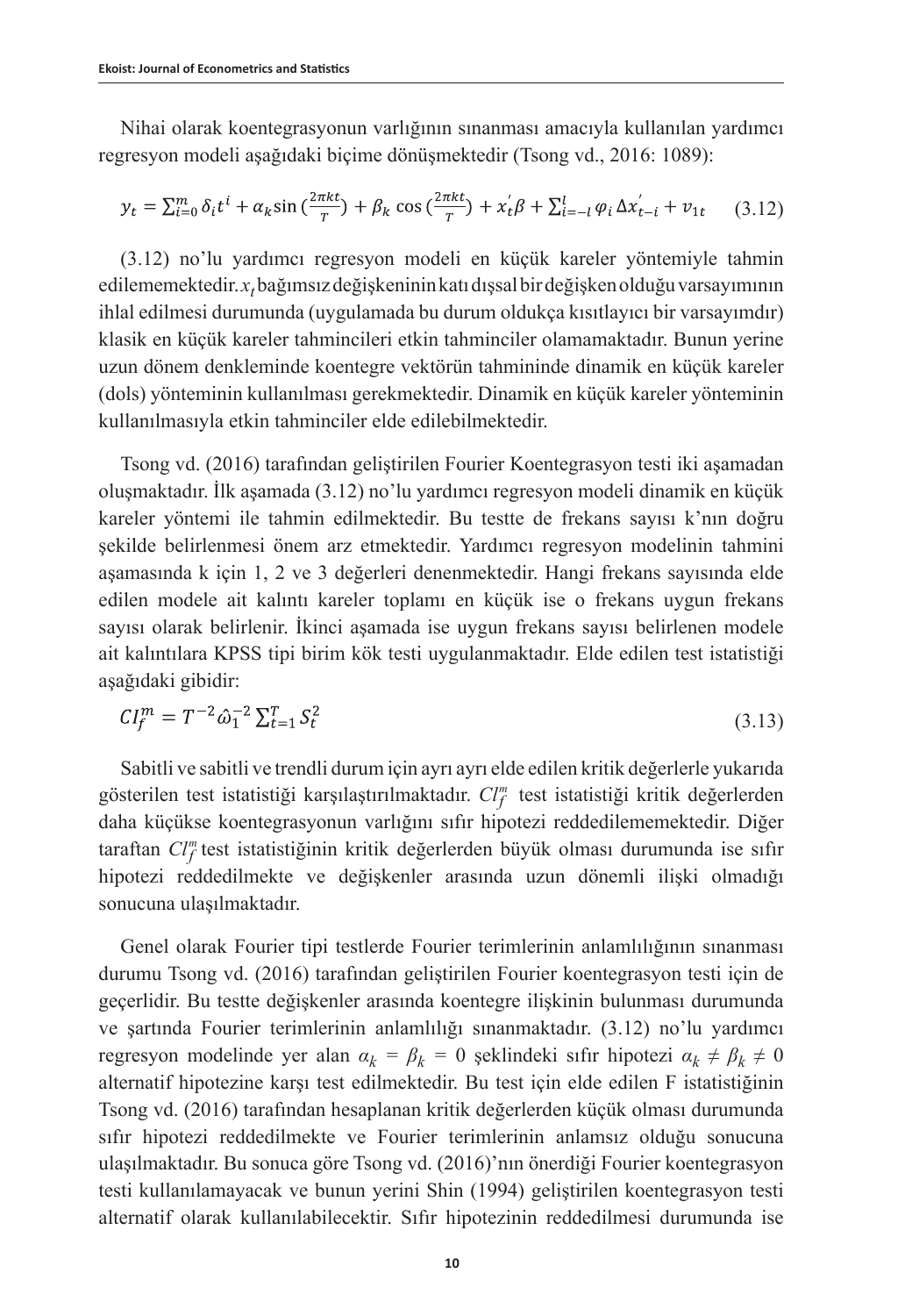Fourier terimlerinin anlamlı olduğu belirlenecek ve Tsong vd. (2016)'nın testinin uygun test olduğu ifade edilecektir.

Bu test literatürdeki ilk Fourier koentegrasyon testi olmasına ve kullanılabilirliği açısında sorun yaşanmamasına rağmen bir dezavantajı bulunmaktadır. Tsong vd. (2016) geliştirmiş oldukları bu testte koentegrasyonun varlığı tespit edildikten ve uzun dönem modeliyle birlikte koentegre vektör elde edildikten sonra bir hata düzeltme modeli tanımlanmamıştır. Dolayısıyla bu testin uygulanmasıyla elde edilebilecek sonuçlar, koentegrasyonun varlığı veya yokluğu ve koentegre ilişkinin bulunması durumunda ise uzun dönem modeline ait katsayı tahminleridir.

### **Ampirik Bulgular**

Yapılan çalışmada seçilmiş Avrupa ülkelerinin (Avusturya, Belçika, Bulgaristan, Kıbrıs, Çekya, Danimarka, Finlandiya, Fransa, Almanya, Macaristan, İzlanda, İrlanda, İtalya, Lüksemburg, Hollanda, Norveç, Polonya, Portekiz, Romanya, Slovakya, İspanya, İsveç, İsviçre, Türkiye, İngiltere) karbondioksit emisyonu yakınsaması incelenmekte ve 1965-2019 arasındaki dönemi kapsayan yıllık veriler kullanılmaktadır. Verilere British Petrol istatistik veri tabanından ulaşılmıştır. Yakınsama hipotezinin geçerliliğinin sınanmasında genellikle birim kök testleri kullanılmaktadır. Bu çalışmada diğer çalışmalardan farklı olarak Narayan (2007) tarafından belirtildiği üzere yakınsama hipotezinin koentegrasyon analizi ile sınanabileceği temel alınarak Avrupa ülkelerinin  $CO<sub>2</sub>$ emisyonu açısından yakınsama olup olmadığı Tsong vd. (2016) tarafından geliştirilen Fourier Koentegresyon testi ile sınanmıştır. Ampirik uygulamada aşağıdaki model yapısı dikkate alınmıştır:

$$
ln CO_{2i,t} = \alpha + \beta ln CO_{2t} + \varepsilon_t \tag{4.1}
$$

 $(4.1)$  no'lu gösterimde  $CO_{2i,t}$ i. ülkenin t zamanında yapmış olduğu  $CO_2$  emisyonu düzeyini,  $\overline{CO}_{2t}$  ise t zamanında seçilmiş Avrupa ülkelerinin ortalama CO<sub>2</sub> emisyonu düzeyini ifade etmektedir. *ln* ise doğal logaritmayı göstermektedir. i. ülkenin CO<sub>2</sub> emisyonu değişkeni ile seçilmiş Avrupa ülkelerinin ortalama CO<sub>2</sub> emisyonu değişkeni arasında koentegre ilişkinin varlığı, i. ülkenin  $CO<sub>2</sub>$  emisyonunun seçilmiş Avrupa ülkelerinin ortalamasına yakınsadığı anlamını taşımaktadır.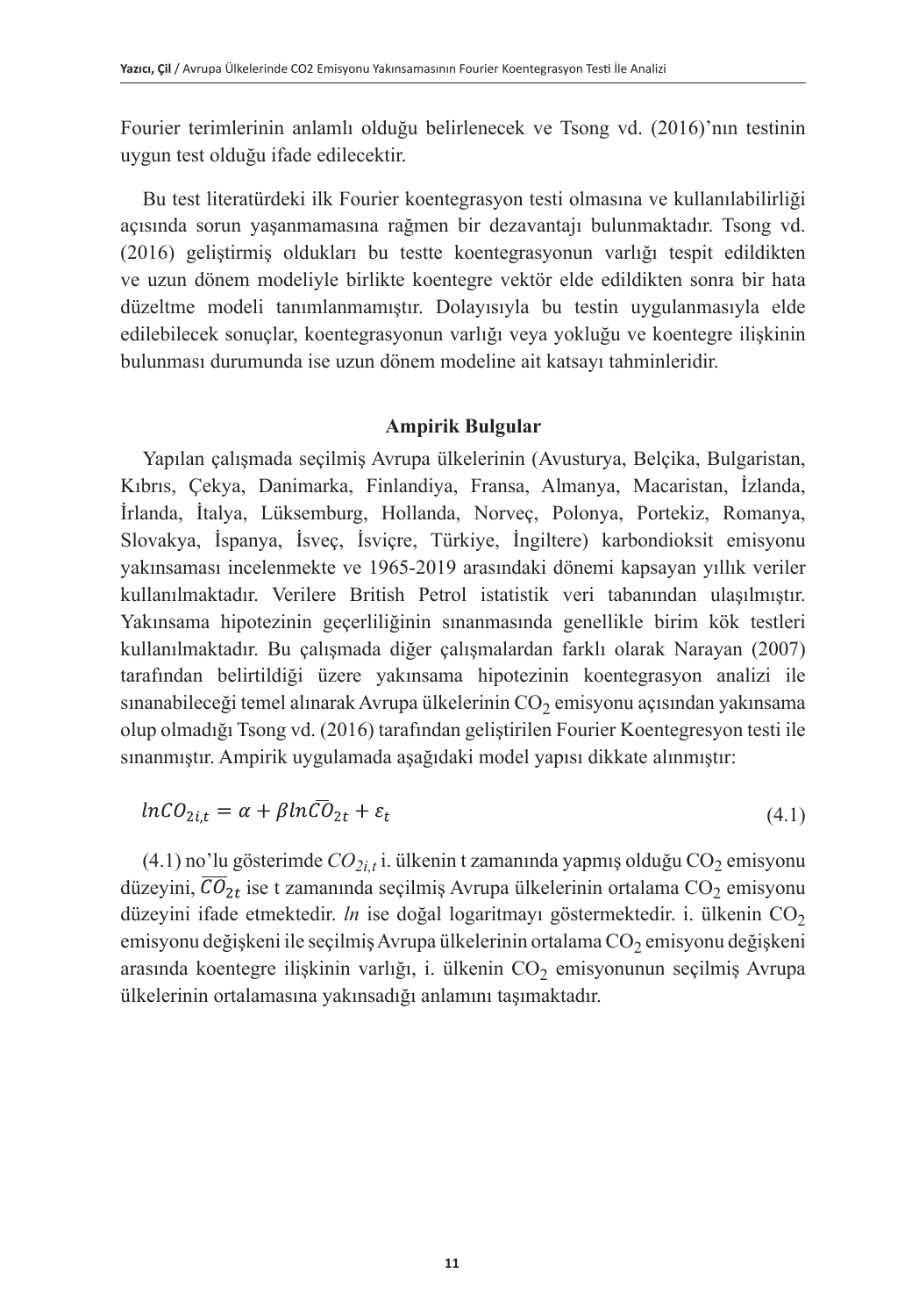Tablo 1

*ADF Birim Kök Testi Sonuçları*

| Ülkeler               | ADF Test İstatistiği (Düzey) |  |  |
|-----------------------|------------------------------|--|--|
|                       |                              |  |  |
| Avusturya             | $-2.415*(0)$                 |  |  |
| Belçika               | $-2.255*(0)$                 |  |  |
| <b>Bulgaristan</b>    | $-1.318*(0)$                 |  |  |
| <b>K</b> ıbrıs        | $-1.187*(0)$                 |  |  |
| <b>Cekya</b>          | $-2.562*(1)$                 |  |  |
| <b>Danimarka</b>      | $-2.050*(0)$                 |  |  |
| Finlandiya            | $-2.353*(0)$                 |  |  |
| Fransa                | $-2.933*(0)$                 |  |  |
| <b>Almanya</b>        | $-2.722*(0)$                 |  |  |
| Macaristan            | $-1.964*(0)$                 |  |  |
| <i>izlanda</i>        | $-3.260*(1)$                 |  |  |
| <i><b>İrlanda</b></i> | $-1.626*(0)$                 |  |  |
| <i>italya</i>         | $-3.263*(0)$                 |  |  |
| Luksemburg            | $-2.118*(1)$                 |  |  |
| Hollanda              | $-2.577*(0)$                 |  |  |
| Norveç                | $-3.177*(0)$                 |  |  |
| Polonya               | $-2.508*(0)$                 |  |  |
| <b>Portekiz</b>       | $-0.709*(0)$                 |  |  |
| Romanya               | $-2.944*(0)$                 |  |  |
| Slovakya              | $-2.837*(0)$                 |  |  |
| <i>ispanya</i>        | $-1.522*(0)$                 |  |  |
| <i>isvec</i>          | $-0.504*(0)$                 |  |  |
| <i>isviçre</i>        | $-3.323*(0)$                 |  |  |
| Türkiye               | $-2.561*(0)$                 |  |  |
| <i>ingiltere</i>      | $-1.021*(0)$                 |  |  |
| Ortalama              | $-2.857*(0)$                 |  |  |

\*%5, anlamlılık düzeyinde sıfır hipotezi olan birim kökün varlığının reddedilemediğini göstermektedir.

Tablo 1'de sunulan ADF birim kök testi sonuçlarına göre Avusturya, Belçika, Bulgaristan, Kıbrıs, Çekya, Danimarka, Finlandiya, Fransa, Almanya, Macaristan, İzlanda, İrlanda, İtalya, Lüksemburg, Hollanda, Norveç, Polonya, Portekiz, Romanya, Slovakya, İspanya, İsveç, İsviçre, Türkiye ve İngiltere'nin kişi başı  $CO_2$  emisyonu değişkenleri ve bu ülkelere ait ortalama kişi başı  $CO<sub>2</sub>$  emisyonu değişkeninin %5 anlamlılık düzeyinde birim köke sahip olduğu görülmektedir. ADF birim kök testinin yapısal kırılmayı dahil etmediğinden dolayı güçsüz bir test olduğu bilindiğinden değişkenlerin düzeylerine Becker vd. (2006) tarafından geliştirilen Fourier durağanlık testi de uygulanmıştır. Bu teste ait sonuçlar Tablo 2'de verilmiştir.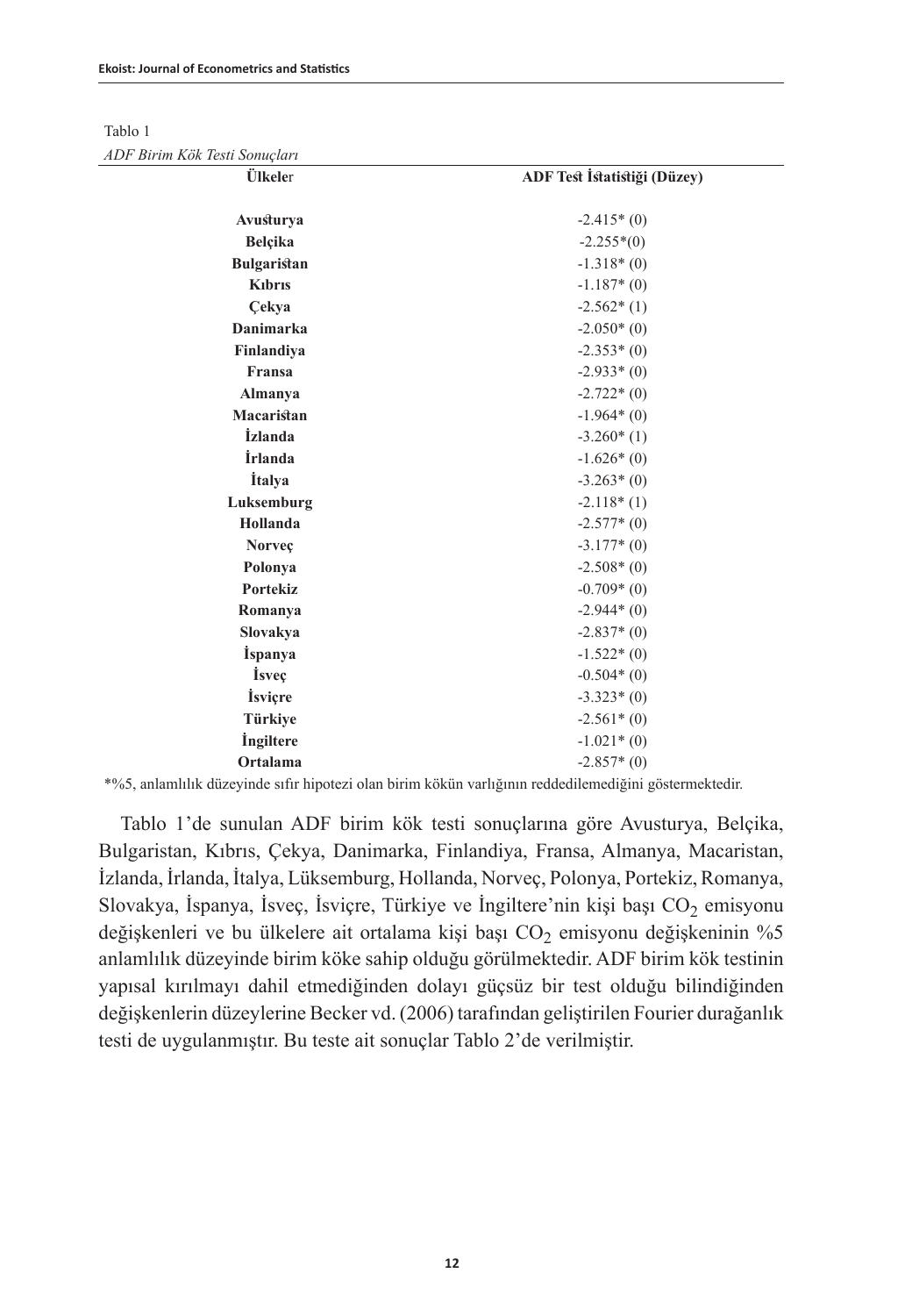| ourier Duraganiik Testi sonuçiari |              |               |  |
|-----------------------------------|--------------|---------------|--|
| $k^*$                             | Lm Test Ist. | F-İstatistiği |  |
| $\overline{2}$                    | $0.145*$     | 38.754**      |  |
| $\overline{c}$                    | 0.099        | 55.921        |  |
| 1                                 | $0.068*$     | 102.676**     |  |
| 1                                 | $0.082*$     | 57.136**      |  |
| 1                                 | $0.064*$     | 44.442**      |  |
| 1                                 | $0.071*$     | 41.289**      |  |
| 1                                 | $0.068*$     | 26.720**      |  |
| $\mathfrak{2}$                    | 0.108        | 46.090**      |  |
| 1                                 | $0.074*$     | 47.807**      |  |
| 1                                 | $0.063*$     | 67.491**      |  |
| $\mathfrak{2}$                    | 0.116        | 17.679**      |  |
| 1                                 | $0.066*$     | 34.163**      |  |
| 1                                 | $0.068*$     | 20.862**      |  |
| 1                                 | $0.101*$     | 28.480**      |  |
| $\mathfrak{2}$                    | $0.145*$     | 22.393**      |  |
| $\overline{c}$                    | $0.142*$     | 26.752**      |  |
| 1                                 | $0.066*$     | 130.493**     |  |
| 1                                 | $0.064*$     | 100.166**     |  |
| 1                                 | $0.067*$     | 149.036**     |  |
| 1                                 | $0.065*$     | 131.649**     |  |
| $\mathfrak{2}$                    | $0.142*$     | $26.050**$    |  |
| $\mathfrak{2}$                    | 0.110        | 22.627**      |  |
| 1                                 | $0.075*$     | 13.354**      |  |
| 1                                 | $0.082*$     | 65.734**      |  |
| 1                                 | $0.076*$     | 23.145**      |  |
| 1                                 | $0.067*$     | 20.315**      |  |
|                                   |              |               |  |

Tablo 2

*Fourier Durağanlık Testi Sonuçları*

\*%5, anlamlılık düzeyinde sıfır hipotezi olan durağanlığın varlığının reddedildiğini göstermektedir. \*\*%5 anlamlılık düzeyinde Fourier terimlerinin istatistiksel açıdan anlamlılığını göstermektedir.

Tablo 2'de sunulan Fourier durağanlık sonuçlarından hareketle %5 anlamlılık düzeyinde Avusturya, Bulgaristan, Kıbrıs, Çekya, Danimarka, Finlandiya, Almanya, Macaristan, İrlanda, İtalya, Luksemburg, Hollanda, Norveç, Polonya, Portekiz, Romanya, Slovakya, İspanya, İsviçre, Türkiye ve İngiltere'nin kişi başı  $CO<sub>2</sub>$  emisyonu değişkenleri ve bu ülkelere ait ortalama kişi başı  $CO<sub>2</sub>$  emisyonu değişkeninin düzeyde birim köke sahip olduğu anlaşılmıştır. Ancak Belçika, Fransa,  $i$ zlanda ve İsveç ülkelerine ait kişi başı  $CO<sub>2</sub>$  emisyonu değişkenlerinin %5 anlamlılık düzeyinde düzeyde durağan olduğu belirlenmiştir. Söz konusu değişkenlerin I(0) olduğu kararına varılmıştır. Ayrıca düzeyde durağan olduğu belirlenen bu ülkelere ait değişkenlerin durağanlığının sınanmasında Fourier terimlerinin %5 anlamlılık düzeyinde istatistiksel açıdan anlamlı olduğu tespit edildiğinden bu ülkeler için kullanılan Becker vd. (2006) Fourier durağanlık testinin uygun olduğu da görülmüştür.

Avusturya, Bulgaristan, Kıbrıs, Çekya, Danimarka, Finlandiya, Almanya, Macaristan, İrlanda, İtalya, Lüksemburg, Hollanda, Norveç, Polonya, Portekiz, Romanya, Slovakya, İspanya, İsviçre, Türkiye ve İngiltere'nin kişi başı  $CO_2$  emisyonu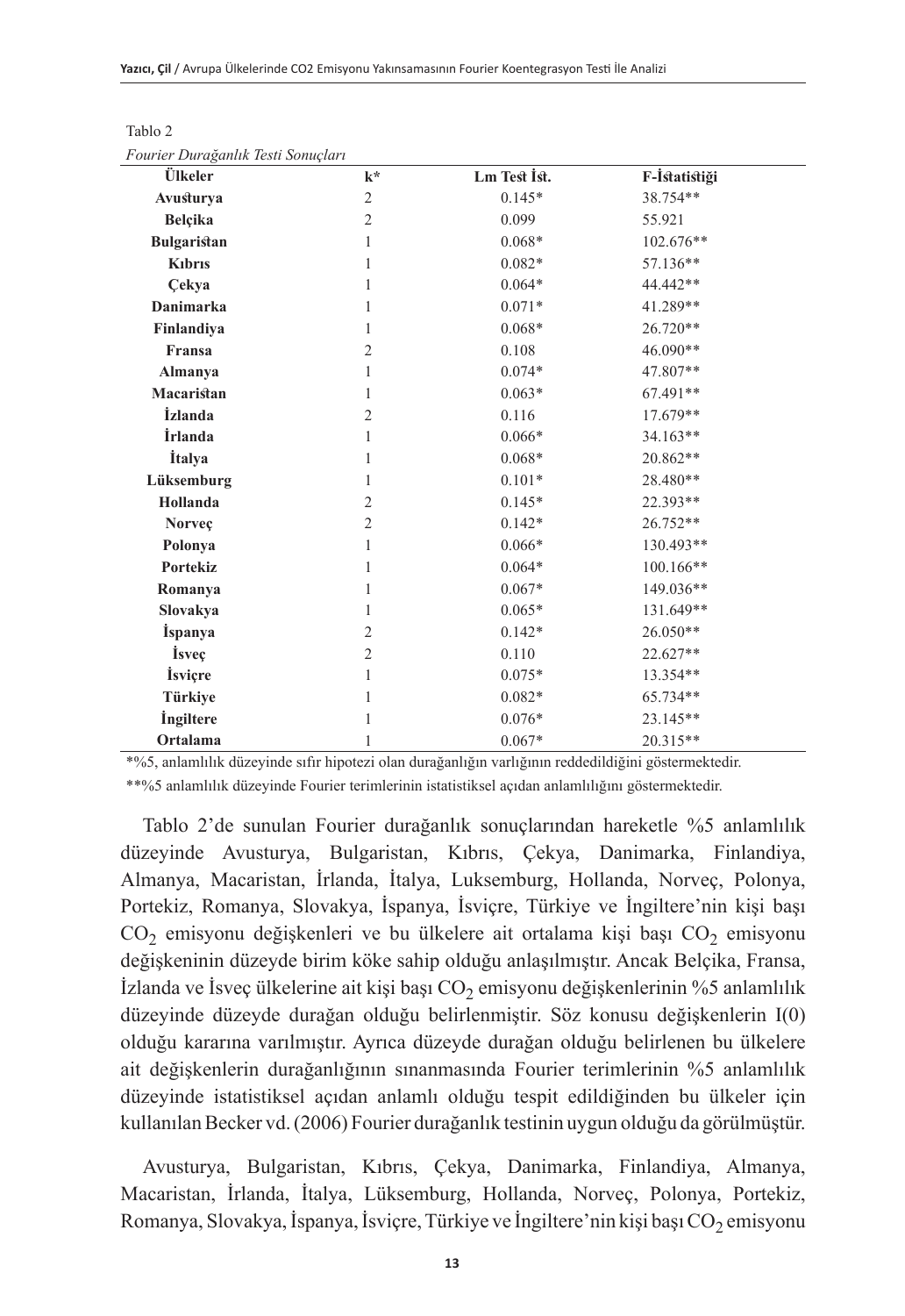değişkenlerinin düzeyde durağan olmadığının belirlenmesinin ardından birinci farklarına ADF birim kök testi uygulanmış ve sonuçlar Tablo 3'te gösterilmiştir.

| ADF Birinci Fark Birim Kök Testi Sonuçları |                                     |
|--------------------------------------------|-------------------------------------|
| Ülkeler                                    | ADF Test İstatistiği (Birinci Fark) |
| Avusturya                                  | $-7.645*(0)$                        |
| <b>Bulgaristan</b>                         | $-5.786*(0)$                        |
| Kibris                                     | $-5.904*(0)$                        |
| Cekya                                      | $-5.156*(0)$                        |
| Danimarka                                  | $-8.685*(0)$                        |
| Finlandiya                                 | $-8.095*(0)$                        |
| Almanya                                    | $-7.717*(0)$                        |
| Macaristan                                 | $-5.643*(0)$                        |
| <i><b>İrlanda</b></i>                      | $-6.236*(0)$                        |
| <i><u><b>Italya</b></u></i>                | $-4.816*(0)$                        |
| Lüksemburg                                 | $-5.386*(0)$                        |
| Hollanda                                   | $-6.005*(0)$                        |
| Norveç                                     | $-6.351*(0)$                        |
| Polonya                                    | $-5.886*(0)$                        |
| <b>Portekiz</b>                            | $-8.357*(0)$                        |
| Romanya                                    | $-4.891*(0)$                        |
| Slovakya                                   | $-7.209*(0)$                        |
| <i>i</i> spanya                            | $-6.567*(0)$                        |
| <i>isvicre</i>                             | $-8.524*(0)$                        |
| Türkiye                                    | $-8.023*(0)$                        |
| <i>ingiltere</i>                           | $-7.825*(0)$                        |
| Ortalama                                   | $-5.885*(0)$                        |

Tablo 3

\* %5, anlamlılık düzeyinde sıfır hipotezi olan birim kökün varlığının reddedildiğini göstermektedir.

Avusturya, Bulgaristan, Kıbrıs, Çekya, Danimarka, Finlandiya, Almanya, Macaristan, İrlanda, İtalya, Lüksemburg, Hollanda, Norveç, Polonya, Portekiz, Romanya, Slovakya, İspanya, İsviçre, Türkiye ve İngiltere'nin kişi başı  $CO<sub>2</sub>$ emisyonu değişkenlerinin ve ortalama kişi başı  $CO<sub>2</sub>$  emisyonu değişkeninin birinci farkında (I(1)) durağan hale geldiği sonucuna varılmıştır.

Avusturya, Bulgaristan, Kıbrıs, Çekya, Danimarka, Finlandiya, Almanya, Macaristan, İrlanda, İtalya, Lüksemburg, Hollanda, Norveç, Polonya, Portekiz, Romanya, Slovakya, İspanya, İsviçre, Türkiye ve İngiltere'nin kişi başı  $CO<sub>2</sub>$ emisyonu değişkenlerinin ve ortalama kişi başı  $CO<sub>2</sub>$  emisyonu değişkeninin I(1) olduğunun belirlenmesinin ardından Tsong vd. (2016) tarafından geliştirilen Fourier koentegrasyon testine geçilmiştir. Elde edilen sonuçlar Tablo 4'te gösterilmiştir: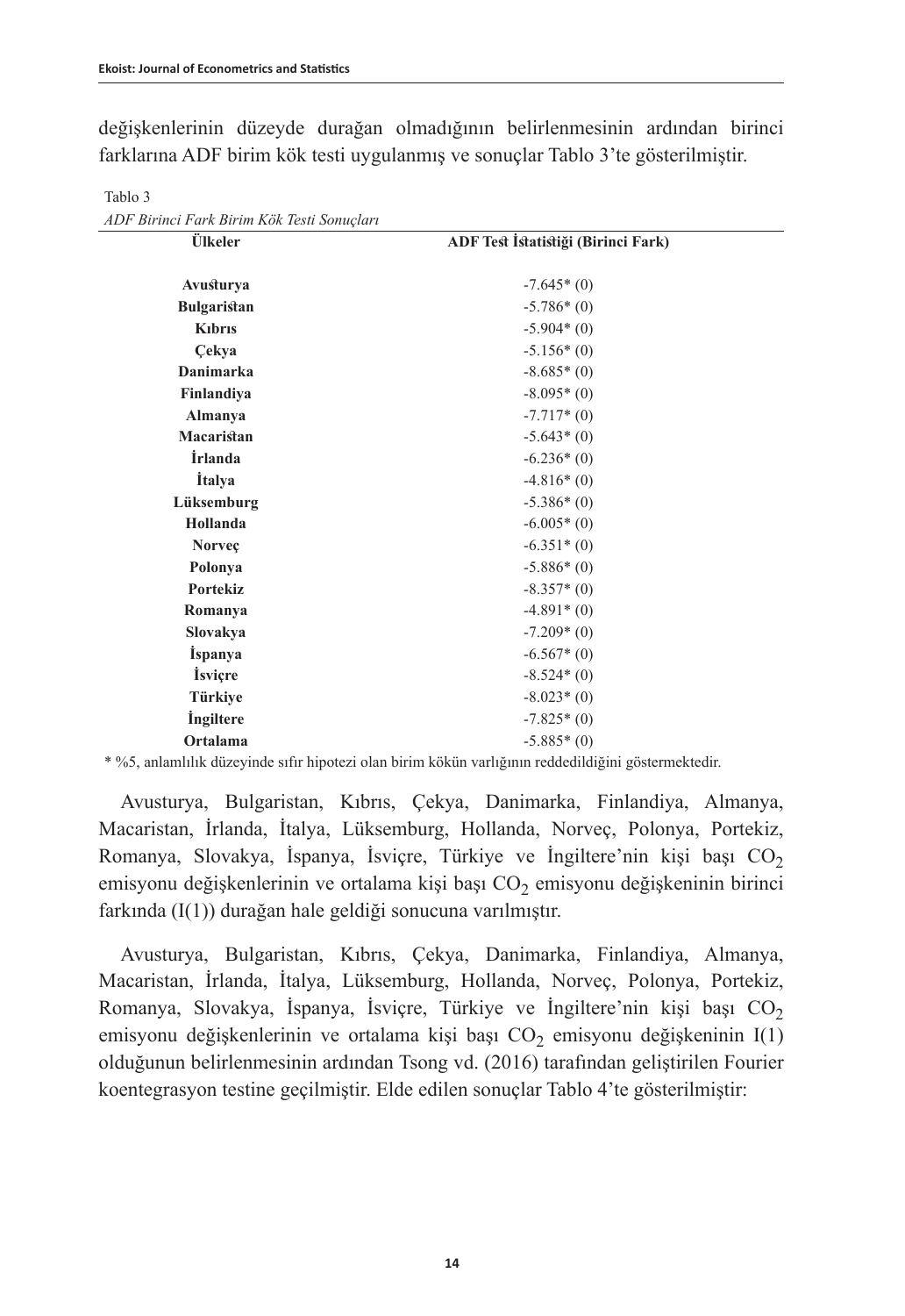| song va. (2010) I ourter Koentegresyon Test Sonaçtart |                |           |               |  |
|-------------------------------------------------------|----------------|-----------|---------------|--|
| Ülkeler                                               | $k^*$          | Test Ist. | F-İstatistiği |  |
| Avusturya                                             | $\overline{2}$ | $0.043*$  | $10.515**$    |  |
| <b>Bulgaristan</b>                                    | $\overline{2}$ | $0.063*$  | $10.981**$    |  |
| Kıbrıs                                                | 1              | 0.084     | 12.921        |  |
| Cekya                                                 | $\overline{2}$ | $0.076*$  | 11.949**      |  |
| <b>Danimarka</b>                                      | 1              | $0.043*$  | 9.196**       |  |
| Finlandiya                                            | 1              | $0.047*$  | 17.108**      |  |
| Almanya                                               | 1              | 0.050     | 15.213        |  |
| Macaristan                                            | 1              | 0.100     | 6.908         |  |
| <i><b>İrlanda</b></i>                                 | 1              | 0.051     | 6.132         |  |
| <i>italya</i>                                         | 1              | 0.072     | 10.179        |  |
| Lüksemburg                                            | 1              | $0.044*$  | 7.816**       |  |
| Hollanda                                              | $\overline{2}$ | $0.080*$  | 5.117**       |  |
| <b>Norvec</b>                                         | 3              | $0.056*$  | $6.596**$     |  |
| Polonya                                               | 1              | 0.059     | 5.527         |  |
| Portekiz                                              | $\overline{2}$ | 0.102     | 8.238         |  |
| Romanya                                               | $\overline{2}$ | $0.066*$  | $10.095**$    |  |
| Slovakya                                              | 1              | 0.070     | 7.551         |  |
| <i>ispanya</i>                                        | $\overline{2}$ | 0.100     | 7.208         |  |
| <i>isviçre</i>                                        | 1              | 0.089     | 17.766        |  |
| Türkiye                                               | $\overline{2}$ | $0.081*$  | $8.450**$     |  |
| <i>ingiltere</i>                                      | 1              | 0.050     | 7.403         |  |

*Tsong vd. (2016) Fourier Koentegresyon Test Sonuçları*

Tablo 4

\*%5, anlamlılık düzeyinde sıfır hipotezi olan koentegrasyonun varlığının reddedilemediğini göstermektedir. \*\*%5 anlamlılık düzeyinde Fourier terimlerinin istatistiksel açıdan anlamlılığını göstermektedir.

Tablo 4'te verilen Tsong vd. Fourier Koentegresyon testi sonuçlarına göre %5 anlamlılık seviyesinde Avusturya, Bulgaristan, Çekya, Danimarka, Finlandiya, Lüksemburg, Hollanda, Norveç, Romanya ve Türkiye ülkeleri için koentegrasyonun varlığını ifade eden sıfır hipotezi reddedilememektedir. Ayrıca koentegrasyonun varlığının tespit edilmesinin ardından Fourier terimlerinin %5 anlamlılık düzeyinde istatistiksel açıdan anlamlı olduğu tespit edildiğinden bu ülkeler için kullanılan Tsong vd. (2016) Fourier koentegrasyon testinin uygun olduğu da görülmüştür. Elde edilen sonuçlara göre Avrupa ülkeleri olan Avusturya, Bulgaristan, Çekya, Danimarka, Finlandiya, Lüksemburg, Hollanda, Norveç, Romanya ve Türkiye'nin kişi başı CO<sub>2</sub> emisyonu, Avrupa ortalamasına yakınsamaktadır. Başka bir ifade ile bu ülkelerin kişi başı  $CO_2$  emisyonları ile Avrupa'nın ortalama kişi başı  $CO_2$  emisyonu ortak hareket etmektedir.

### **Sonuç**

Bu çalışmanın amacı yakınsama hipotezi çerçevesinde Avrupa ülkeleri arasında  $CO<sub>2</sub>$ emisyonunun yakınsayıp yakınsamadığının Tsong vd. (2016) tarafından geliştirilen Fourier koentegresyon testi ile araştırmaktır. Bu kapsamda 1965-2019 dönemi için Avusturya, Belçika, Bulgaristan, Kıbrıs, Çekya, Danimarka, Finlandiya, Fransa, Almanya, Macaristan, İzlanda, İrlanda, İtalya, Lüksemburg, Hollanda, Norveç, Polonya,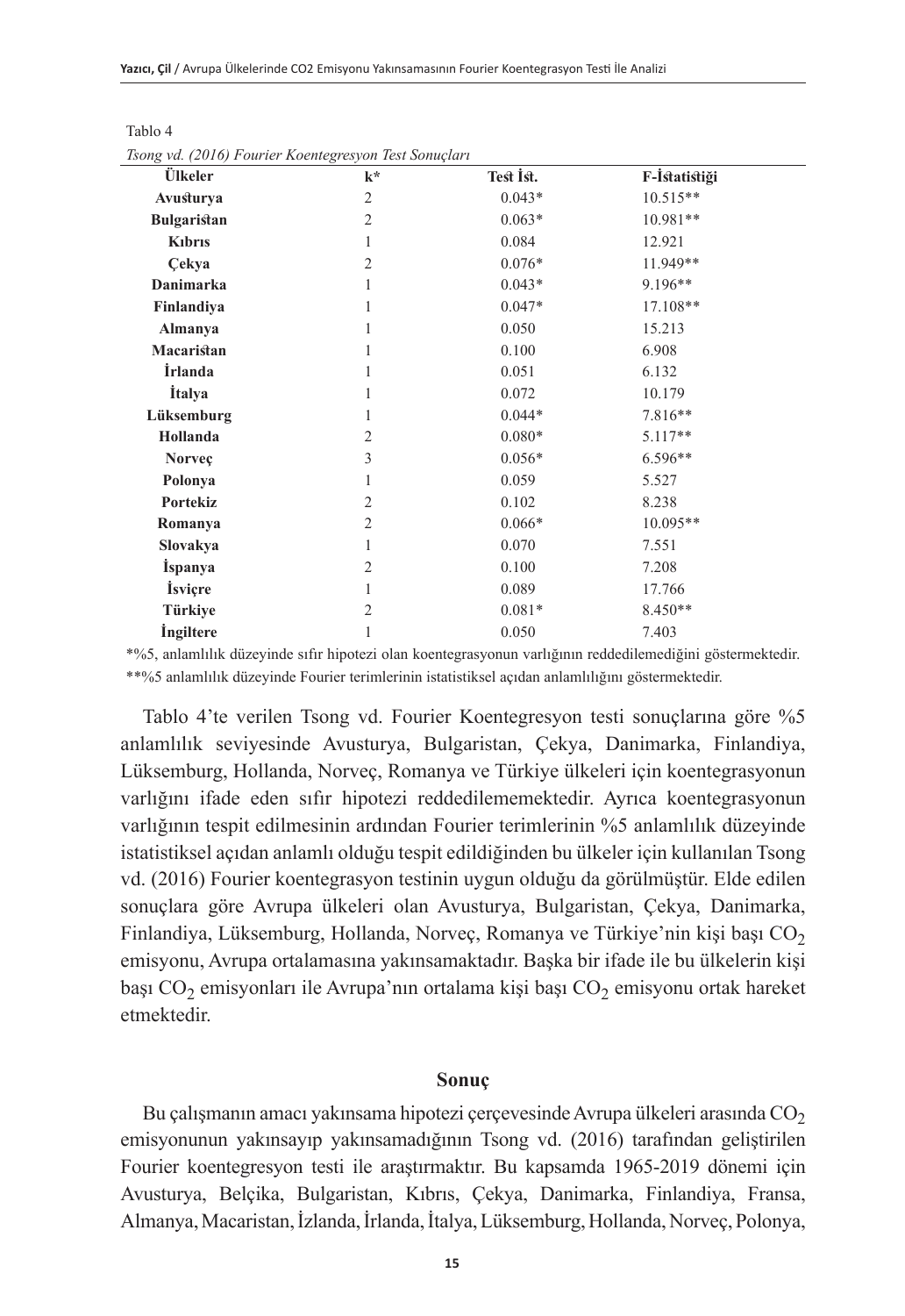Portekiz, Romanya, Slovakya, İspanya, İsveç, İsviçre, Türkiye ve İngiltere ülkelerine ve Avrupa'nın ortalama CO<sub>2</sub> emisyonuna ait yıllık veriler kullanılmıştır. Bu çalışmada yakınsama hipotezi kapsamında CO<sub>2</sub> emisyonunun yakınsak olup olmadığının Fourier koentegrasyon yöntemi ile sınandığı literatürdeki ilk çalışmadır.

Tsong vd. (2016) Fourier Koentegresyon testi sonuçlarına göre Avrupa ülkeleri olan Avusturya, Bulgaristan, Çekya, Danimarka, Finlandiya, Lüksemburg, Hollanda, Norveç, Romanya ve Türkiye ülkelerine ait kişi başı  $CO<sub>2</sub>$  emisyonu ile Avrupa'nın ortalama kişi başı  $CO<sub>2</sub>$  emisyonu arasında koentegre ilişki tespit edilmiştir. Bu sonuçlardan hareketle söz konusu ülkelerin kişi başı  $CO<sub>2</sub>$ emisyonu ile Avrupa'nın ortalama kişi başı CO<sub>2</sub> emisyonu arasında yakınsamanın varlığı belirlenmiştir. Buna karşın, Kıbrıs, Almanya, Macaristan, İrlanda, İtalya, Polonya, Portekiz, Slovakya, İspanya, İsviçre ve İngiltere'ye ait kişi başı CO<sub>2</sub> emisyonu ile Avrupa'nın ortalama kişi başı  $CO<sub>2</sub>$  emisyonu arasında koentegre ilişki tespit edilememiştir. Dolayısıyla söz konusu ülkeler ile Avrupa'nın ortalama kişi başı  $CO<sub>2</sub>$ emisyonu arasında yakınsamaya rastlanılmamıştır.

Avrupa'nın ortalama kişi başı  $CO<sub>2</sub>$  emisyonuna yakınsak bulunan ülkeler için çevre kirliliği politikası ile ilgili herhangi bir sorunun görülmediği, Avrupa kriterlerine uygun bir şekilde politika yürüttükleri sonucuna varılabilmektedir. Bu durumun aksine Avrupa'nın ortalama kişi başı  $CO<sub>2</sub>$  emisyonuna yakınsak olmayan ülkeler için ise çevre kirliliği politikaları üzerine yoğunlaşmaları gerektiği ve izledikleri politikalar dışında daha farklı politikalar benimseyerek ortalamaya yaklaşmaları önerilmektedir. Ayrıca yenilenebilir enerji kaynaklarını kullanmak veya kullanımını artırmak, sera gazlarının emisyonunu azaltacağından  $CO<sub>2</sub>$  emisyonu yakınsamasına katkı sağlayacaktır.

**Peer-review:** Externally peer-reviewed.

**Conflict of Interest:** The authors have no conflict of interest to declare.

**Grant Support:** The authors declared that this study has received no financial support.

### **Kaynakça/References**

**Hakem Değerlendirmesi:** Dış bağımsız.

**Yazar Katkısı:** Çalışma Konsepti/Tasarımı: N.Ç.; Veri Toplama: B.E.Y.; Veri Analizi /Yorumlama: B.E.Y.; Yazı Taslağı: N.Ç.; İçeriğin Eleştirel İncelemesi: N.Ç.; Son Onay ve Sorumluluk: B.E.Y.

**Çıkar Çatışması:** Yazarlar çıkar çatışması bildirmemiştir.

**Finansal Destek:** Yazarlar bu çalışma için finansal destek almadığını beyan etmiştir.

**Author Contributions:** Conception/Design of study: N.Ç.; Data Acquisition: B.E.Y.; Data Analysis/Interpretation: B.E.Y.; Drafting Manuscript: N.Ç.; Critical Revision of Manuscript: N.Ç.; Final Approval and Accountability: B.E.Y.

Acaravcı, A. (2013). Yapısal Kırılmalar ve Karbon Emisyonu: Kıta Avrupa Ülkeleri İçin Ampirik Bir Uygulama. *Nevşehir Hacı Bektaş Veli Üniversitesi Sosyal Bilimler Enstitüsü Dergisi,* (3), 1–11.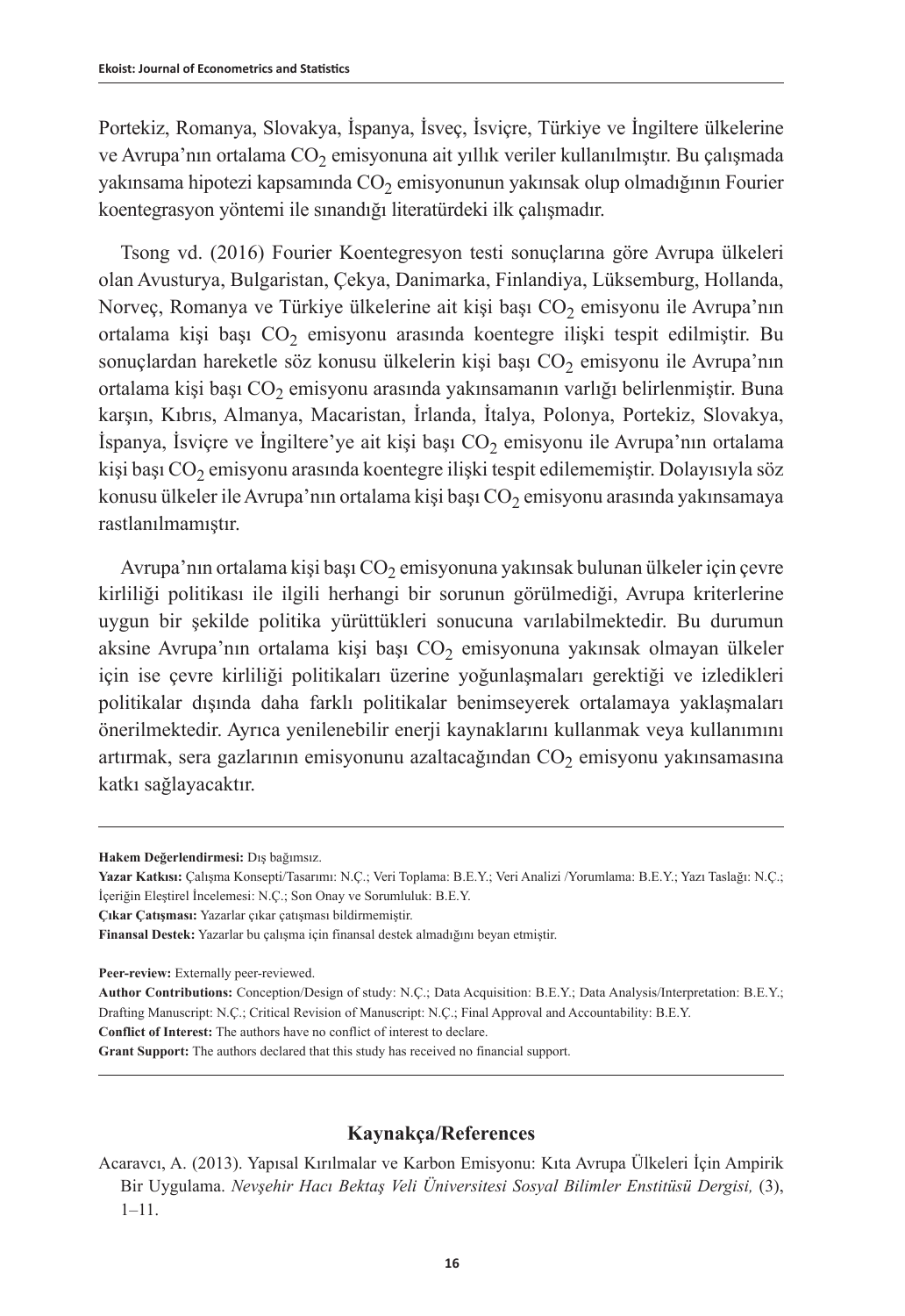- Ahmed, M., Khanc, A. M., Bibid, S., Zakaria, M. (2017). Convergence of per capita CO2 emissions across the globe: Insights via wavelet analysis, *Renewable and Sustainable Energy Reviews*, *75*, 86–97, <https://doi.org/10.1016/j.rser.2016.10.053>
- Apergis, N., & Payne, J. E. (2019). NAFTA and the convergence of CO2 emissions intensity and its determinants*. International Economics.* doi:10.1016/j.inteco.2019.10.002
- Aslan, A. (2009). Kişi Başına Karbondioksit Emisyonu Yakınsama Analizi: 1950–2004. *Ege Akademik Bakış, 9*(4), 1427–1439.
- Becker, R., Enders, W. ve Lee, J. (2006). A stationarity test in the presence of an unknown number of smooth breaks*, Journal of Time Series Analysis*, *27*(3), 381–409.
- Camarero, M., Picazo-Tadeo A.J., Tamarit, C. (2013). Are the determinants of CO2 emissions converging among OECD countries? *Economics Letter, 118*(1), 159–162. [https://doi.](https://doi.org/10.1016/j.econlet.2012.10.009) [org/10.1016/j.econlet.2012.10.009](https://doi.org/10.1016/j.econlet.2012.10.009).
- Churchill, A., S., Inekwe J., Ivanovski, K. (2020). Stochastic convergence in per capita  $CO<sub>2</sub>$ emissions: Evidence from emerging economies, 1921–2014, *Energy Economics*, Volumu 86, <https://doi.org/10.1016/j.eneco.2019.104659>.
- Dickey, D. A., Fuller, W. A. (1981). Likelihood ratio statistics for autoregressive time series with a unit root. *Econometrica,* 49, 1057–1072.
- Enders, W., Lee, J. (2012a). The flexible Fourier form and Dickey–Fuller type unit root tests. *Economics Letter, 117*(1), 196–199<https://doi.org/10.1016/j.econlet.2012.04.081>.
- Enders, W., Lee, J. (2012b). A unit root test using Fourier series to approximate smooth breaks. *Oxford Bulletin of Economics and Statistics*, *74*(4), 574–599. [https://doi.org/10.1111/j.1468-](https://doi.org/10.1111/j.1468-0084.2011.00662.x) [0084.2011.00662.x](https://doi.org/10.1111/j.1468-0084.2011.00662.x).
- Harvey, D., Mills, T. (2002). Unit roots and double smooth transitions. *Journal of Applied Statistics*, 29(5), 675–683, <https://doi.org/10.1080/02664760120098739>.
- Husted, S. (1992), The Emerging U.S. Current Account Deficit in the 1980s: A Cointegration Analysis. *The Review of Economics and Statistics*, *74*(1), 159–166.
- Kwiatkowski, D., Phillips, P. C. B., Schmidt, P., Shin, Y. (1992). Testing the null hypothesis of stationarity against the alternative of a unit root: how sure are we that economic time series have a unit root? *Journal of Econometrics, 54*, 159–178.
- Kounetas, K. E. (2018). Energy consumption and CO2 emissions convergence in European Union member countries. A tonneau des Danaides? *Energy Economics, 69*, 111–127*.* doi:10.1016/j. eneco.2017.11.015
- Leybourne, S., Newbold, P., Vougas, D. (1998). Unit Roots and Smooth Transitions. *Journal of Time Series Analysis, 19*(1), 83–97, <https://doi.org/10.1111/1467-9892.00078>.
- Li, X., & Lin, B. (2013). Global convergence in per capita CO2 emissions*. Renewable and Sustainable Energy Reviews, 24*, 357–363*.* doi:10.1016/j.rser.2013.03.048.
- Lin, J., Inglesi-Lotz, R., & Chang, T. (2018). Revisiting CO2 emissions convergence in G18 countries. *Energy Sources, Part B: Economics, Planning, and Policy*, *13*(5), 269–280. doi:10.1 080/15567249.2018.1460422.
- Narayan, P. K. (2007). Testing convergence of Fiji's tourism markets, *Pacific Economic Review*, Vol 12, s. 651–663.
- Perron, P. (1989). The Great Crash, the oil price shock and the unit root hypothesis, *Econometrica 57*, 1361–1401.